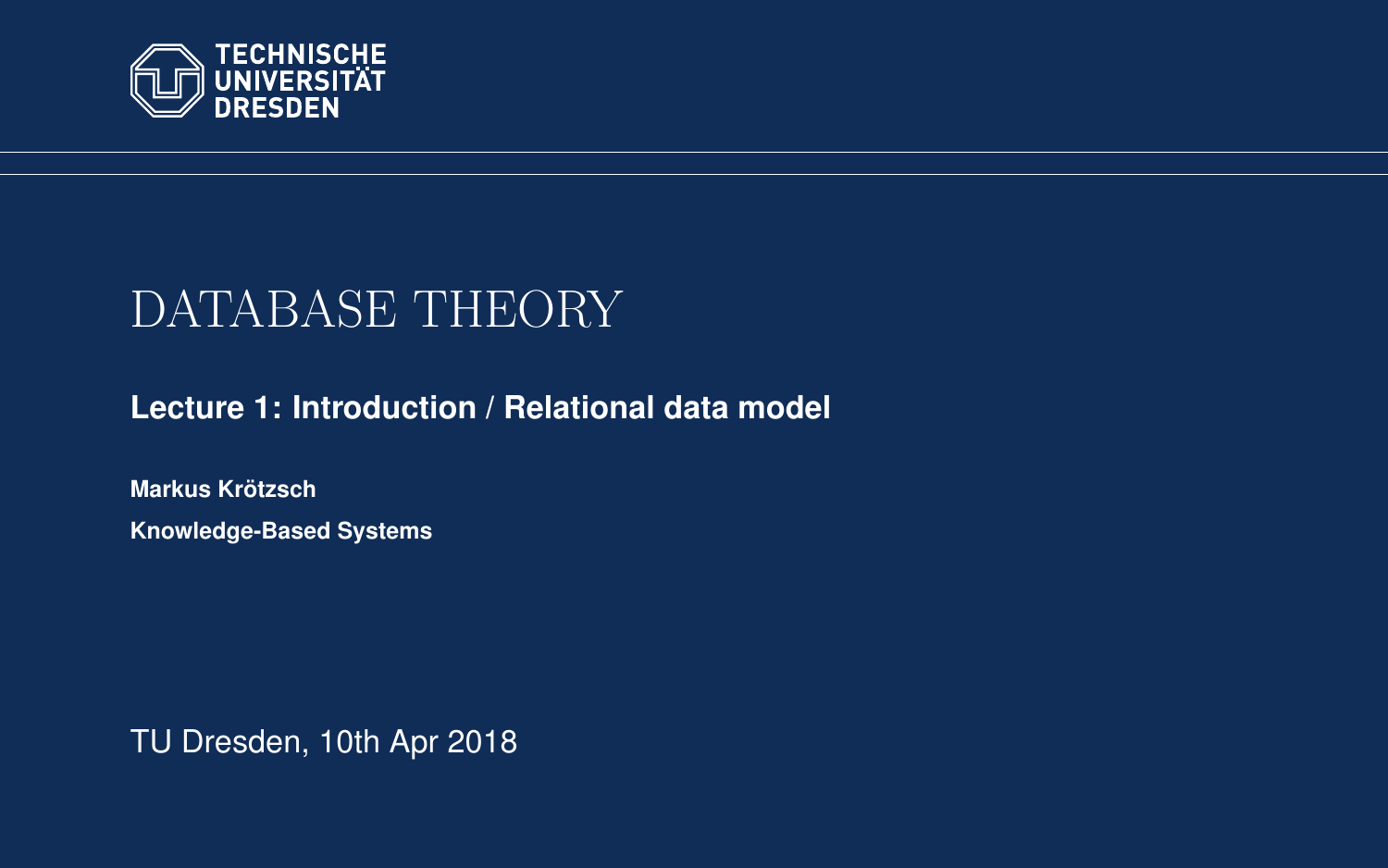### Course information

- Lectures: Tuesday, DS2 and DS 3 (9:20–12:40)
- Exercise classes: to be decided (communicated in next week's lectures)  $\rightarrow$  taught by David Carral
- Oral examination (details based on applicable examination regulations)
- Course homepage (dates, slides, excercise sheets):

[https://iccl.inf.tu-dresden.de/web/Database\\_Theory\\_\(SS2018\)](https://iccl.inf.tu-dresden.de/web/Database_Theory_(SS2018))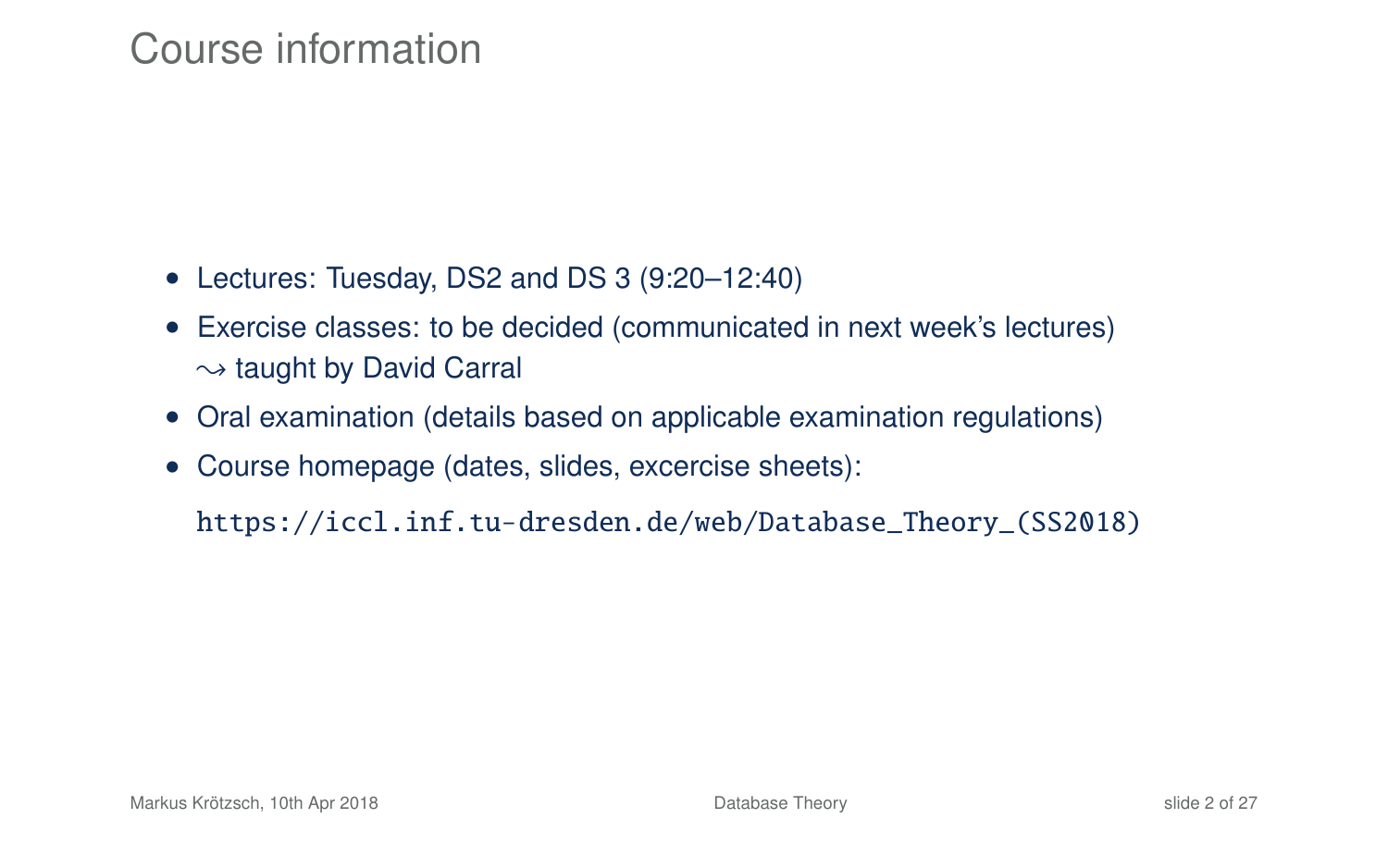# Aims of the course

Obtain an understanding of key topics in database theory with a special focus on query formalisms:

- Relational data model
- Basic and advanced query languages
- Expressive power of query languages
- Complexity of query answering + some algorithmic approaches
- Modelling with constraints

Connect databases with other advanced topics in logic/KR/formal methods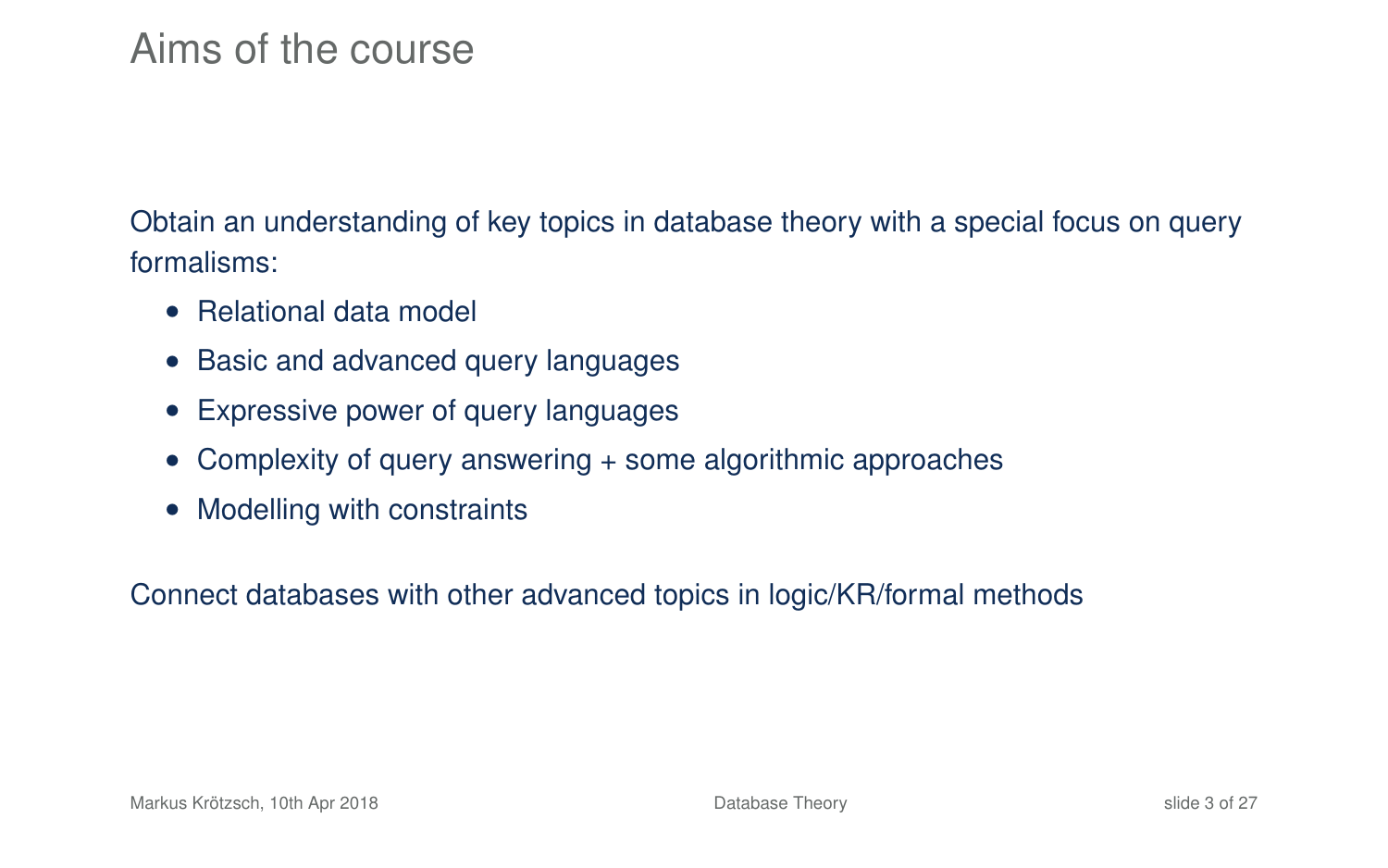### Literature, prerequisites, related courses

- Serge Abiteboul, Richard Hull, Victor Vianu: **Foundations of Databases. Addison-Wesley.** 1994.
	- Available at <http://webdam.inria.fr/Alice/>
	- Slight deviations in the lecture
	- Further literature will be given for advanced topics
- Prerequisites: basics of first-order logic, Turing machines, worst-case complexity
- Related courses at TUD:
	- Advanced Logic
	- Foundations of Semantic Web Technologies
	- Introduction to Logic Programming
	- Introduction to Constraint Programming
	- Datenbanken (Grundlagen)
	- Theoretische Informatik & Logik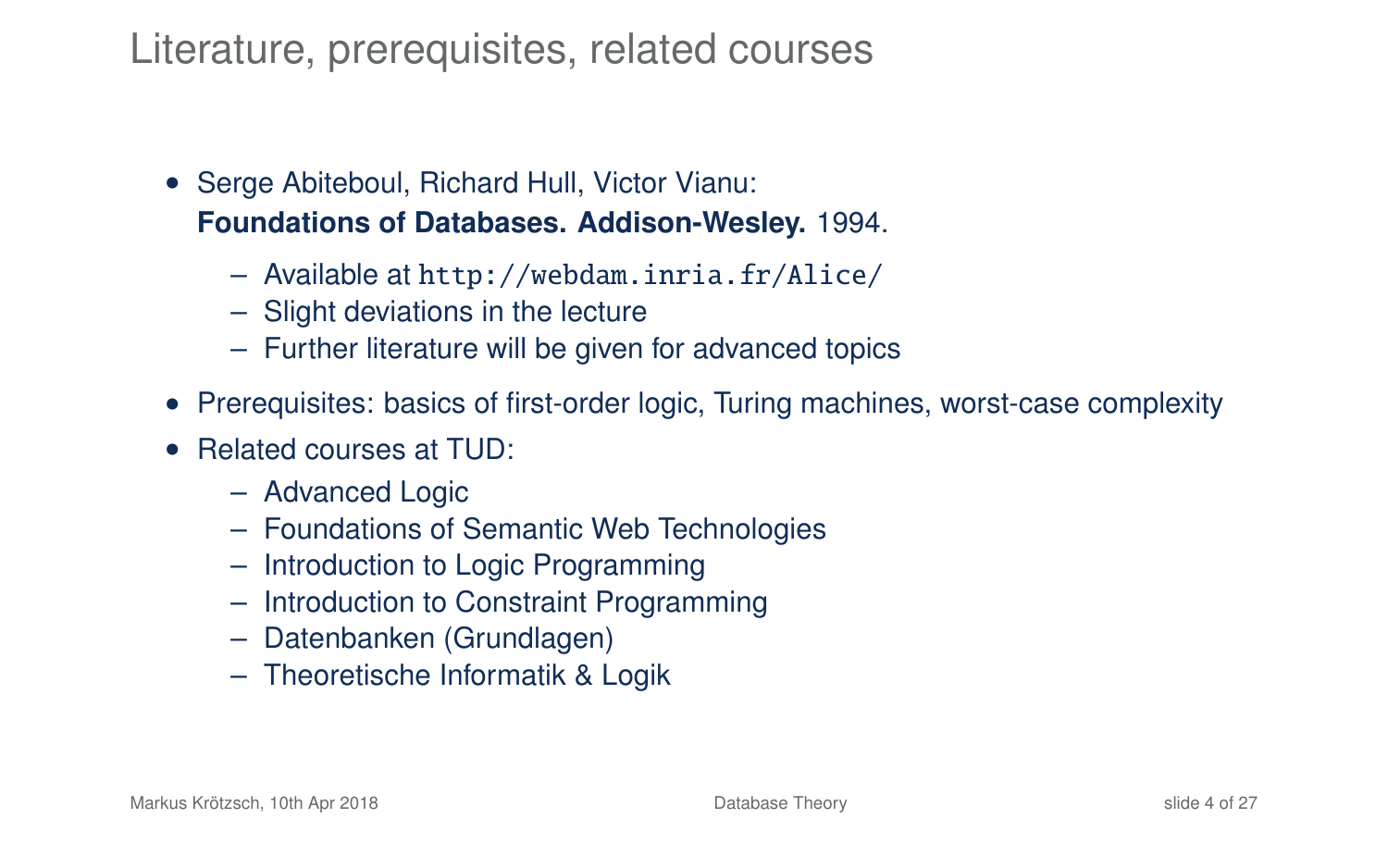### What is a database?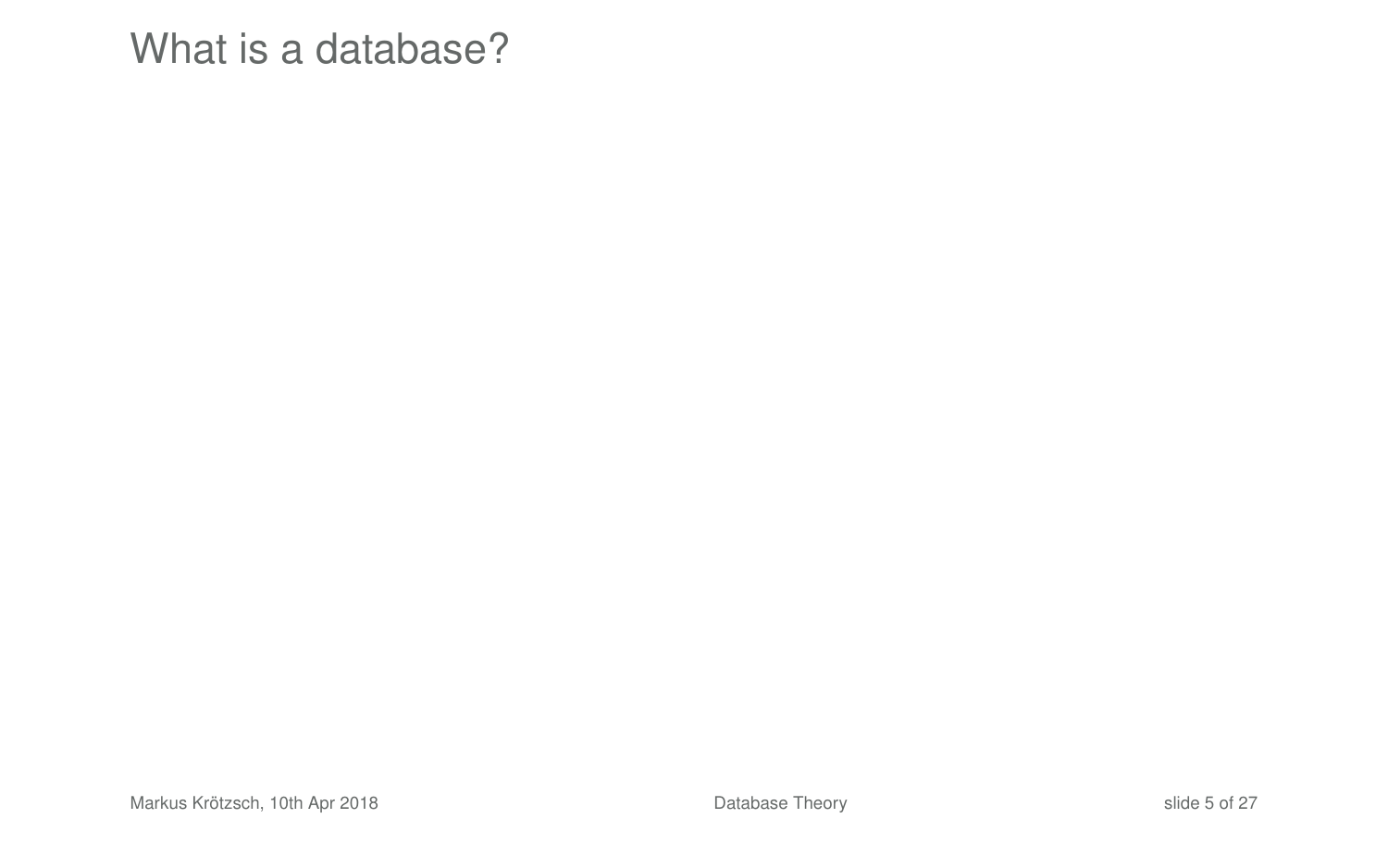### What is a database?

A Database Management System (DBMS) is a software to manage collections of data.

 $\rightarrow$  highly important class of software systems

 $\rightarrow$  major role in industry and in research

 $\rightarrow$  extremely wide variety of concepts and implementations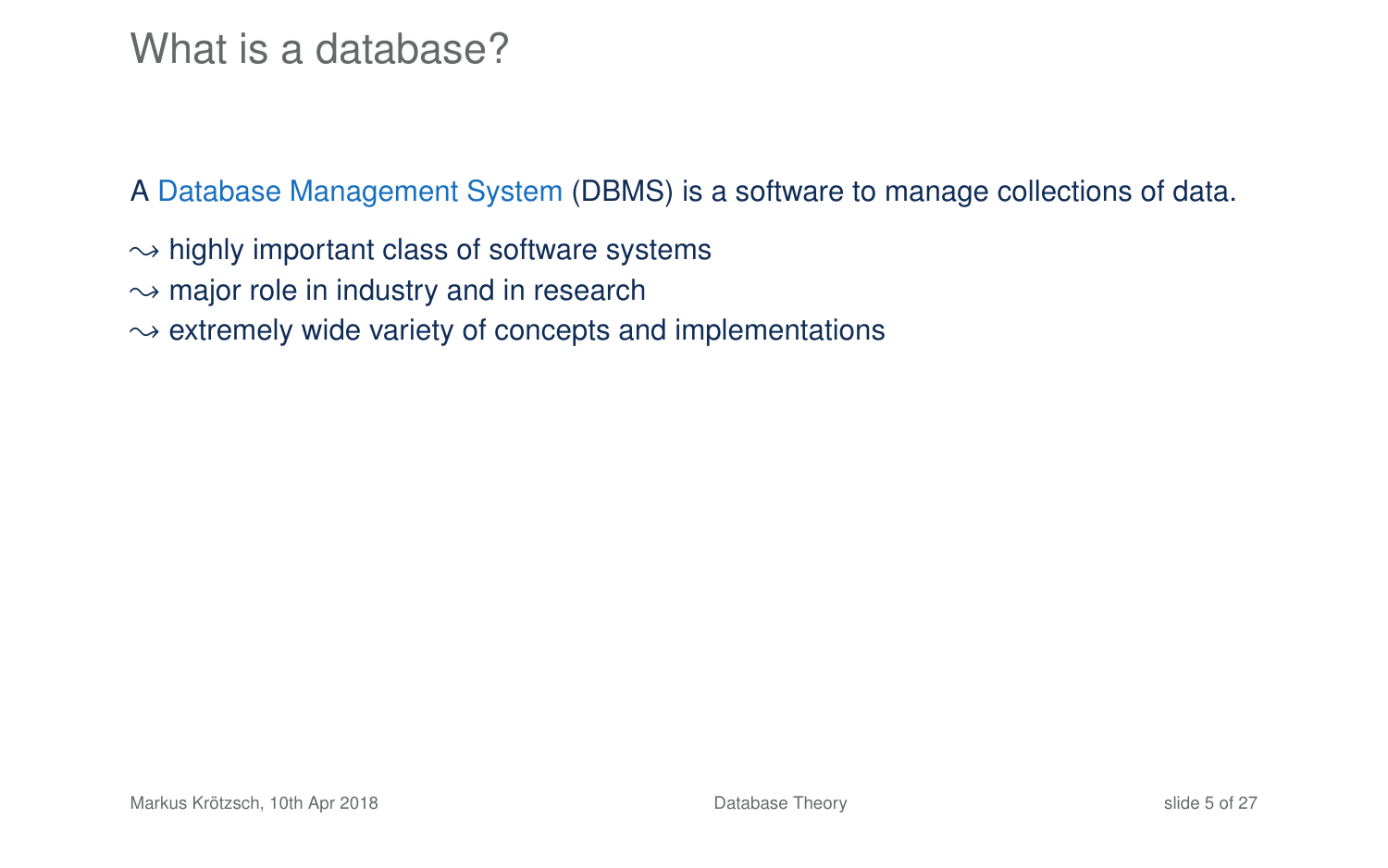### What is a database?

A Database Management System (DBMS) is a software to manage collections of data.

 $\rightarrow$  highly important class of software systems

- $\rightarrow$  major role in industry and in research
- $\rightarrow$  extremely wide variety of concepts and implementations

General three-level architecture of DBMS:

- External Level: Application-specific user views
- Logical Level: Abstract data model, independent of implementation, conceptual view
- Physical Level: Data structures and algorithms, platform-specific

In this lecture: focus on logical view for relational data model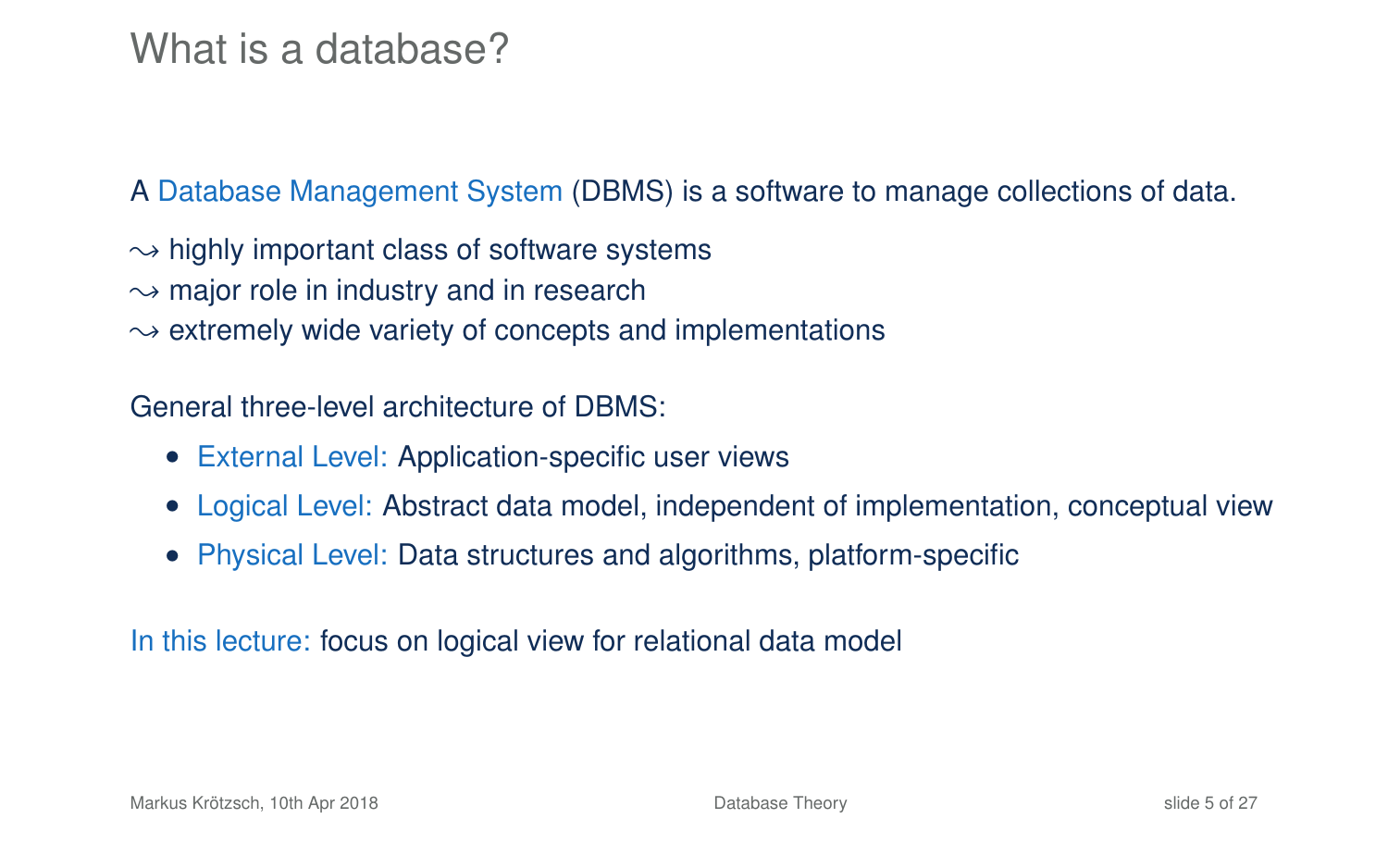# What is a database? (2)

### Basic functionality of DBMS:

- Schema definition: specify how data should be logically organised
- Update: insert/delete/update stored data
- Query: retrieve stored data or information derived from it
- Administration: user rights management, configuration, recovery, data export, etc.

#### Many related concerns:

- Persistence: data retained when DBMS is shut down
- Optimisation: ensure maximal efficiency
- Scalability: cope with increasing loads by adding resources
- Concurrency: support many update and query operations in parallel
- Distribution: combine data from several locations
- Interfaces: APIs, query languages, update languages, etc.
- $\bullet$  . . .

#### In this lecture: schema, query languages, some optimisation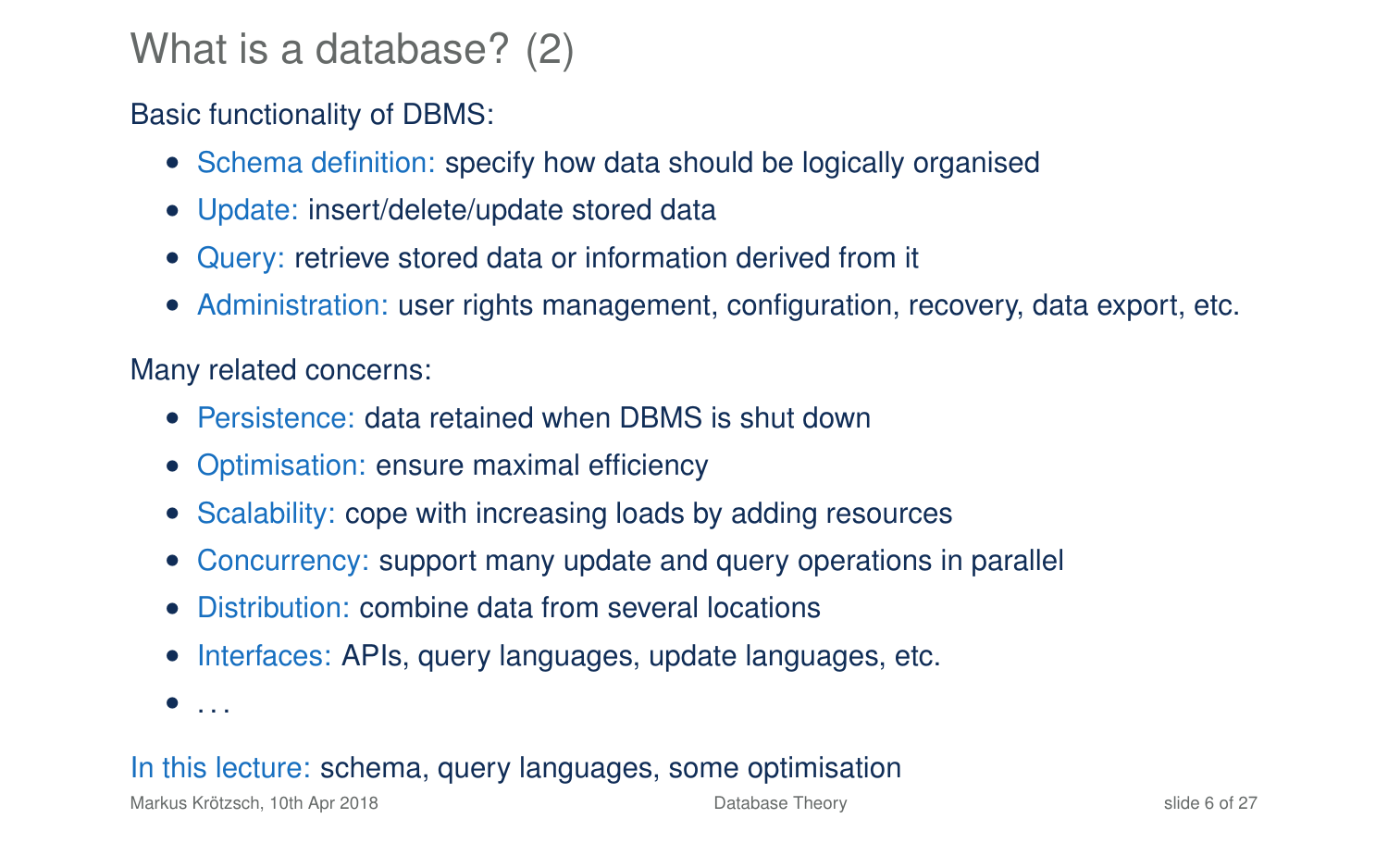# Overview: Topics covered (excerpt)

- 1. Introduction | Relational data model
- 2. First-order queries
- 3. Complexity of query answering
- 4. Complexity of FO query answering
- 5. Conjunctive queries
- 6. Tree-like conjunctive queries
- 7. Query optimisation
- 8. Conjunctive Query Optimisation / First-Order Expressiveness
- 9. First-Order Expressiveness / Introduction to Datalog
- 10. Expressive Power and Complexity of Datalog
- 11. Optimisation and Evaluation of Datalog
- 12. Database dependencies
- 13. Query answering under constraints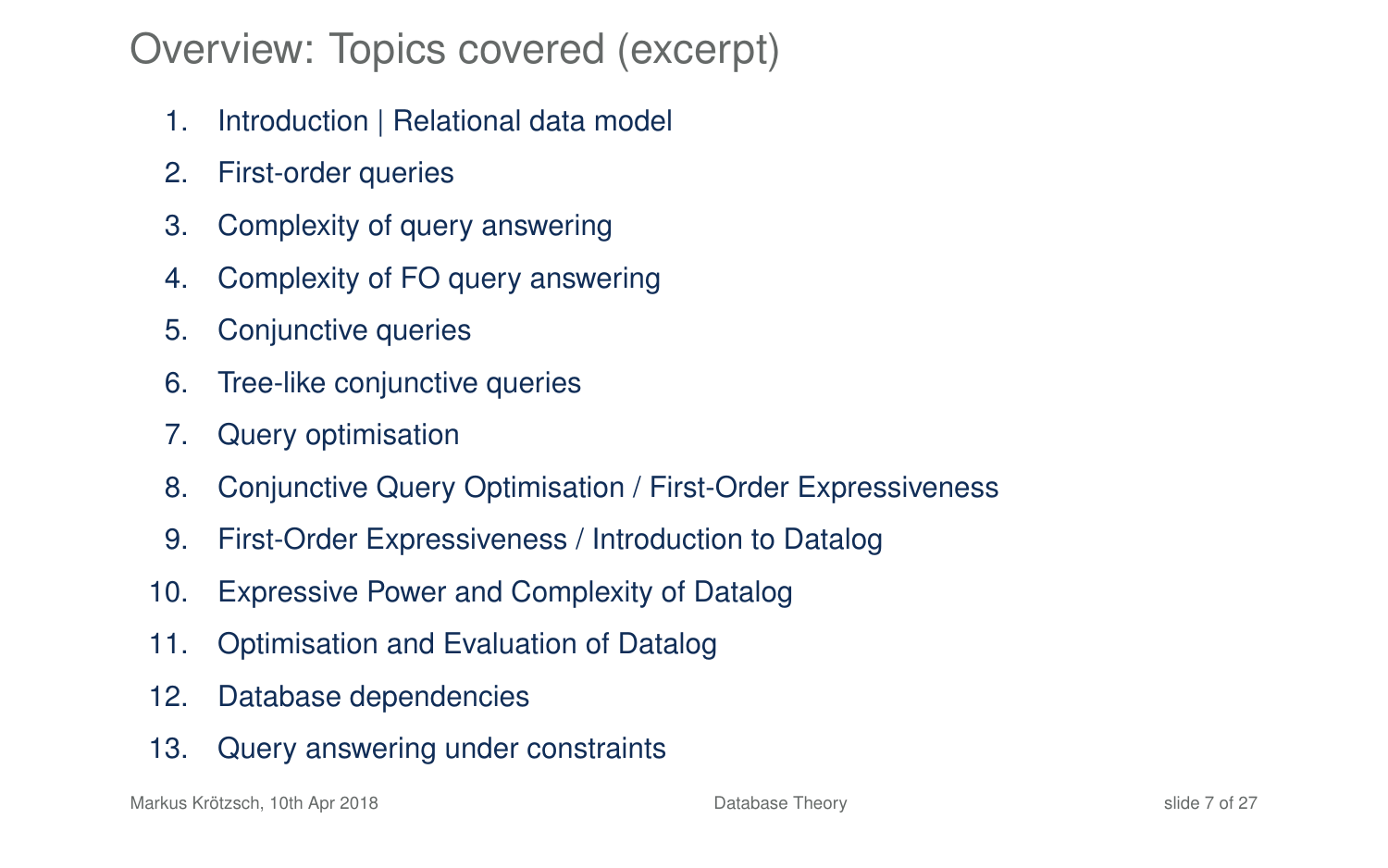# The Relational Data Model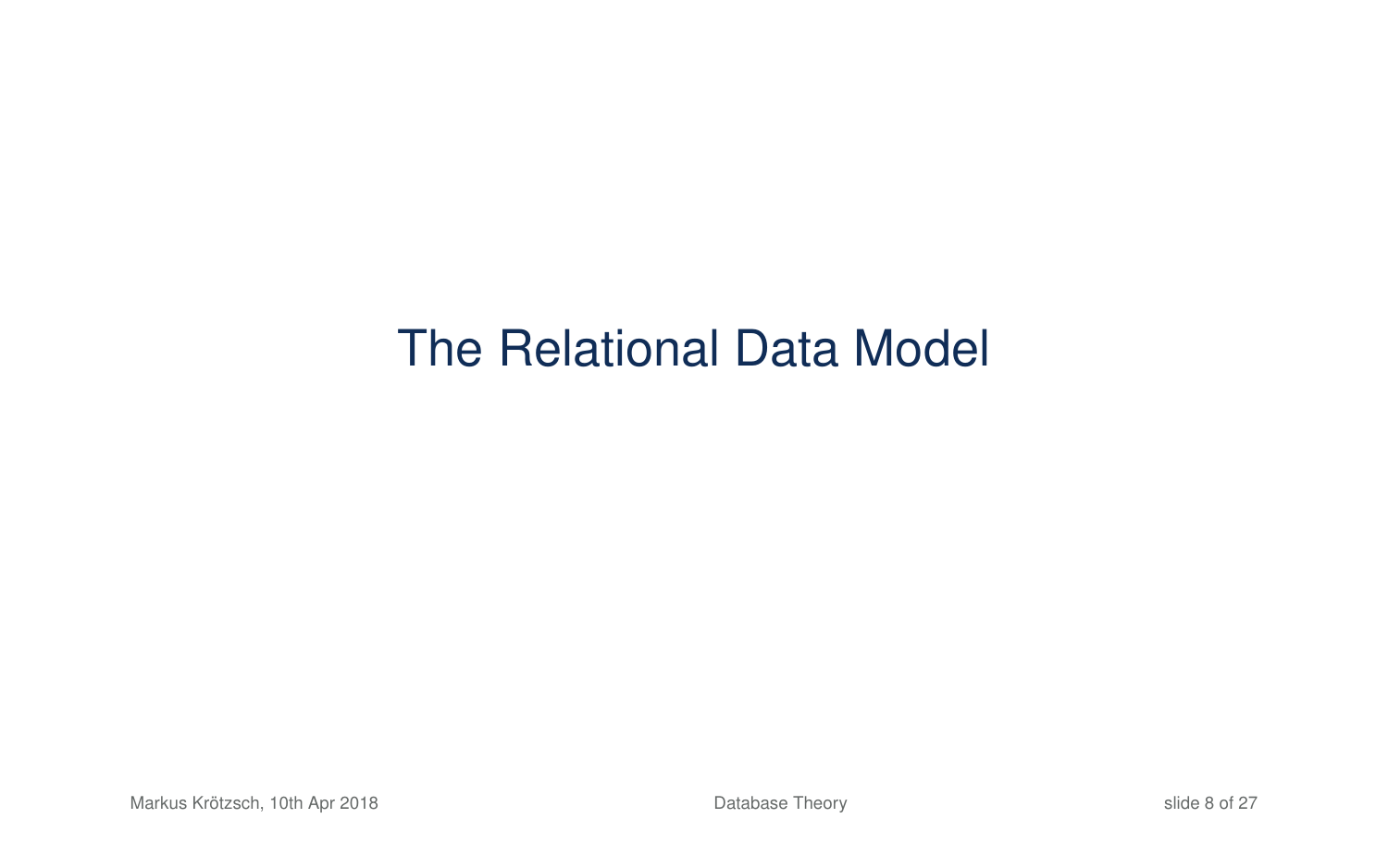# Database = collection of tables

Lines:

Stops:

| Line | <b>Type</b> |
|------|-------------|
| 85   | bus         |
| 3    | tram        |
| F1   | ferry       |
|      |             |

| <b>SID</b> | <b>Stop</b>         | <b>Accessible</b> |
|------------|---------------------|-------------------|
| 17         | Hauptbahnhof        | true              |
| 42         | Helmholtzstr.       | true              |
| 57         | Stadtgutstr.        | true              |
| 123        | Gustav-Freytag-Str. | false             |
|            |                     |                   |

#### Connect:

| <b>From</b> | To  | Line |
|-------------|-----|------|
| 57          | 42  | 85   |
| 17          | 789 | 3    |
|             |     |      |

Every table has a schema:

- Lines[Line:string, Type:string]
- Stops[SID:int, Stop:string, Accessible:bool]
- Connect[From:int, To:int, Line:string]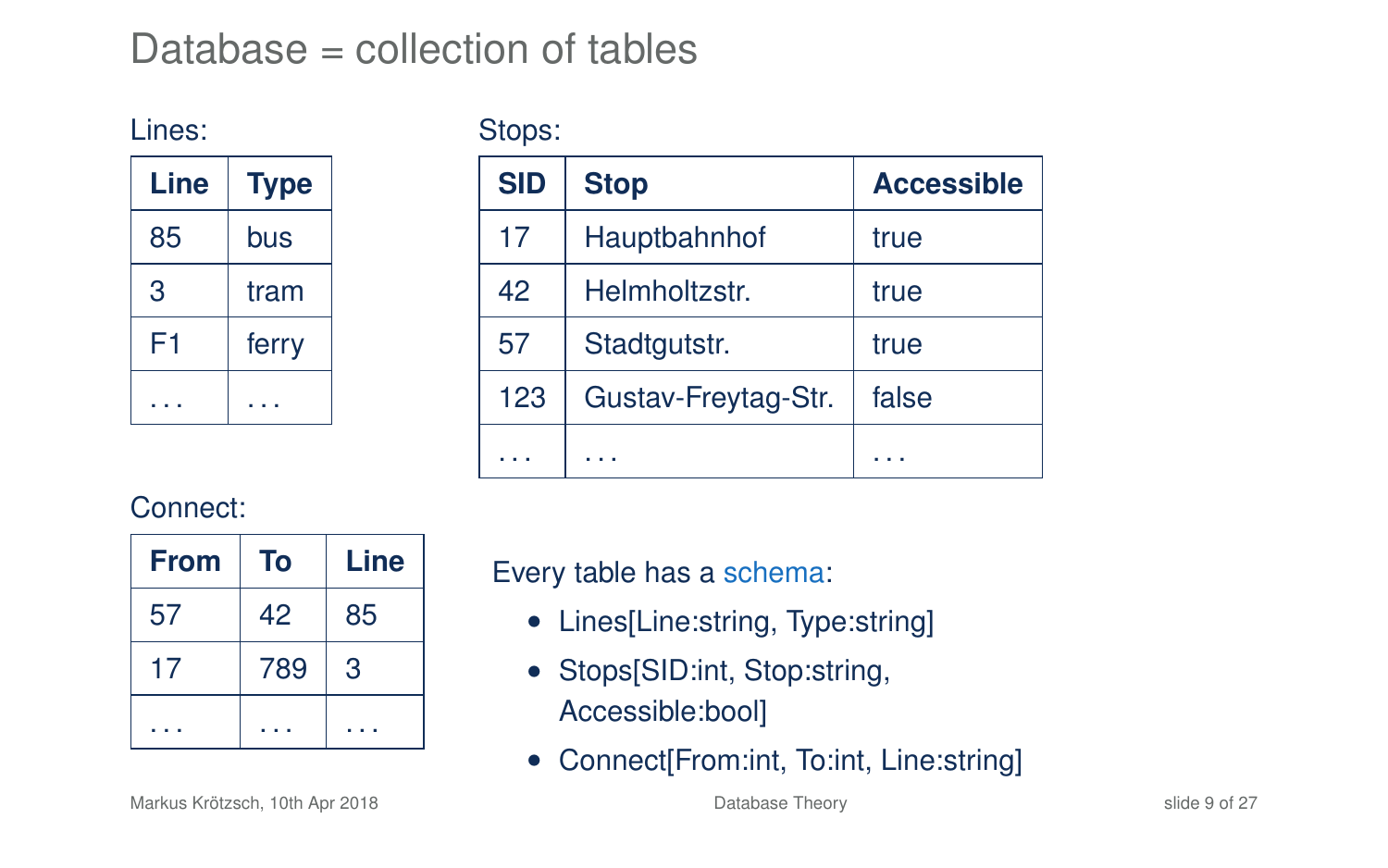## Towards a formal definition of "table"

A table row has one value for each column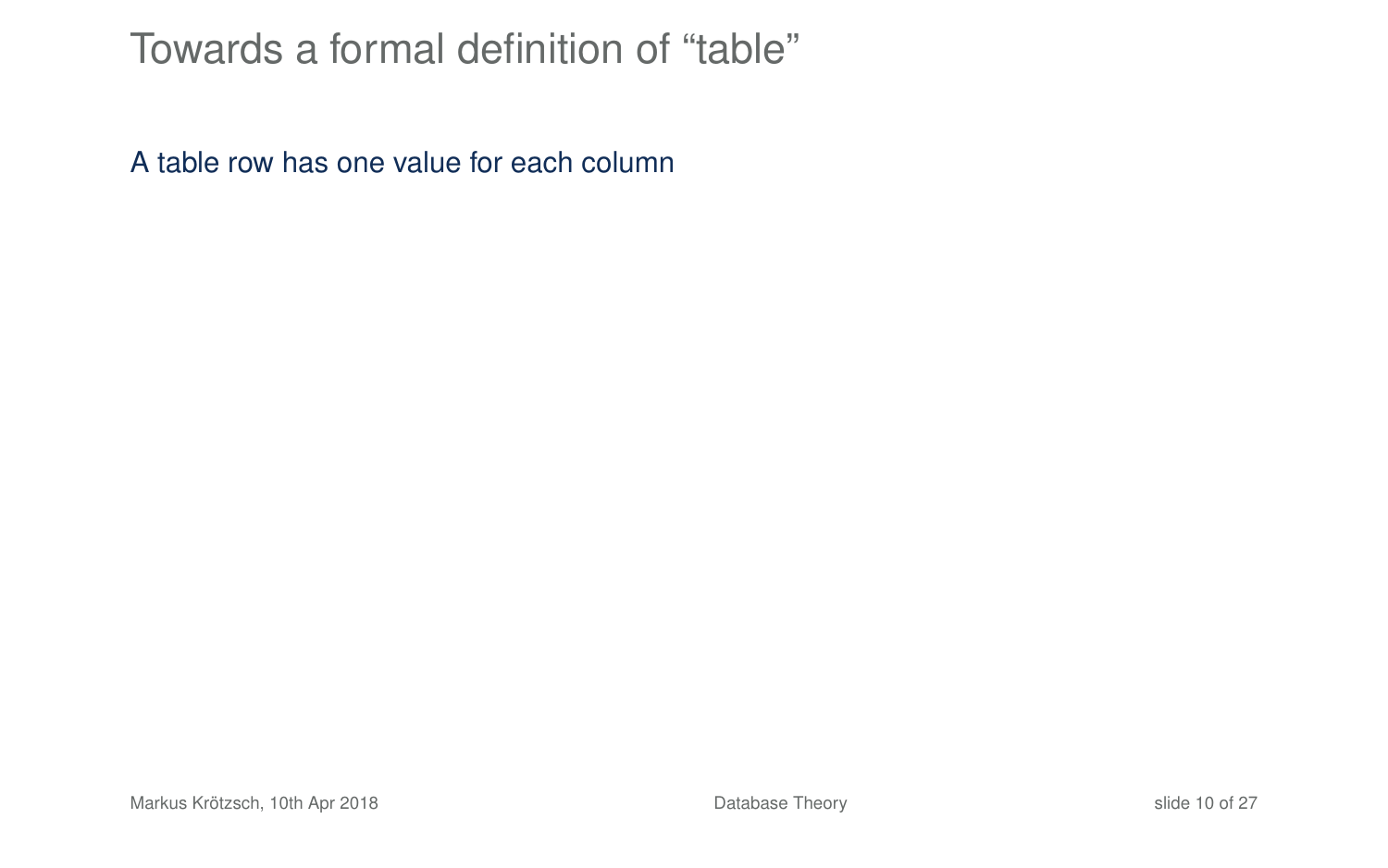## Towards a formal definition of "table"

#### A table row has one value for each column

 $\rightarrow$  row = function from the attributes of the table schema to specific values

#### Example: The row

| <b>SID</b> | <b>Stop</b>   | <b>Accessible</b> |
|------------|---------------|-------------------|
|            |               |                   |
| 42         | Helmholtzstr. | true              |
|            |               |                   |

can be represented by the function:

 $f :$ {SID  $\mapsto$  42, Stop  $\mapsto$  "Helmholtzstr.", Accessible  $\mapsto$  true}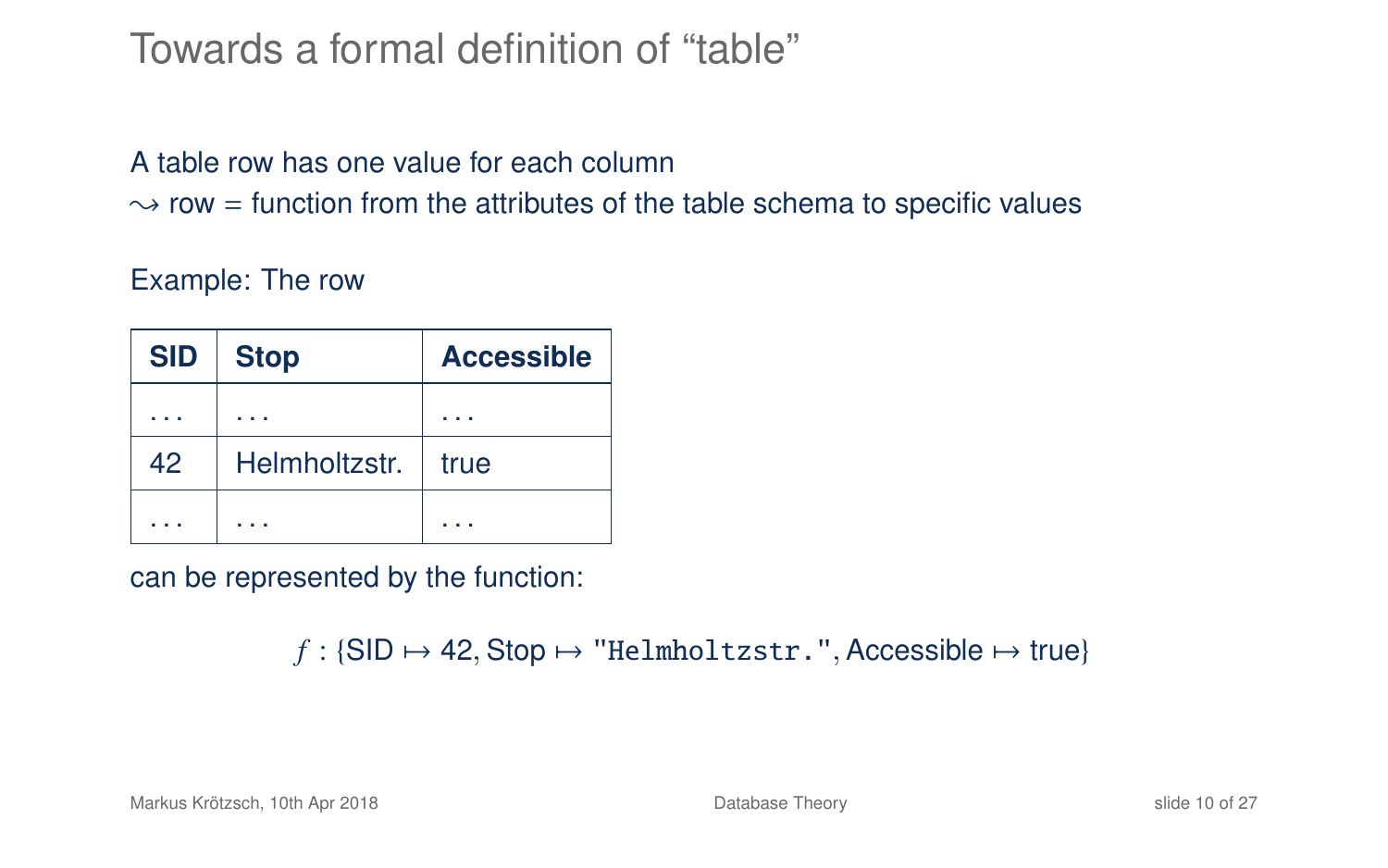### Database  $=$  set of tables

Let **dom** ("domain") be the (infinite) set of conceivable values in tables.

For simplicity, we drop the datatypes of database columns and assume that each column uses the same datatype that supports all values in **dom**.

#### Definition 1.1:

- A relation schema *R*[*U*] consists of a relation name *R* and a finite set *U* of attributes (|*U*| is the arity of *R*[*U*])
- A table for *R*[*U*] is a finite set of functions from *U* to **dom**
- A database instance  $\bar{I}$  is a finite set of tables

Note: we disregard the order and multiplicity of rows.

Tables are also called relation instances. The table with relation schema *R*[*U*] in the database instance  $I$  is written  $R^I$ .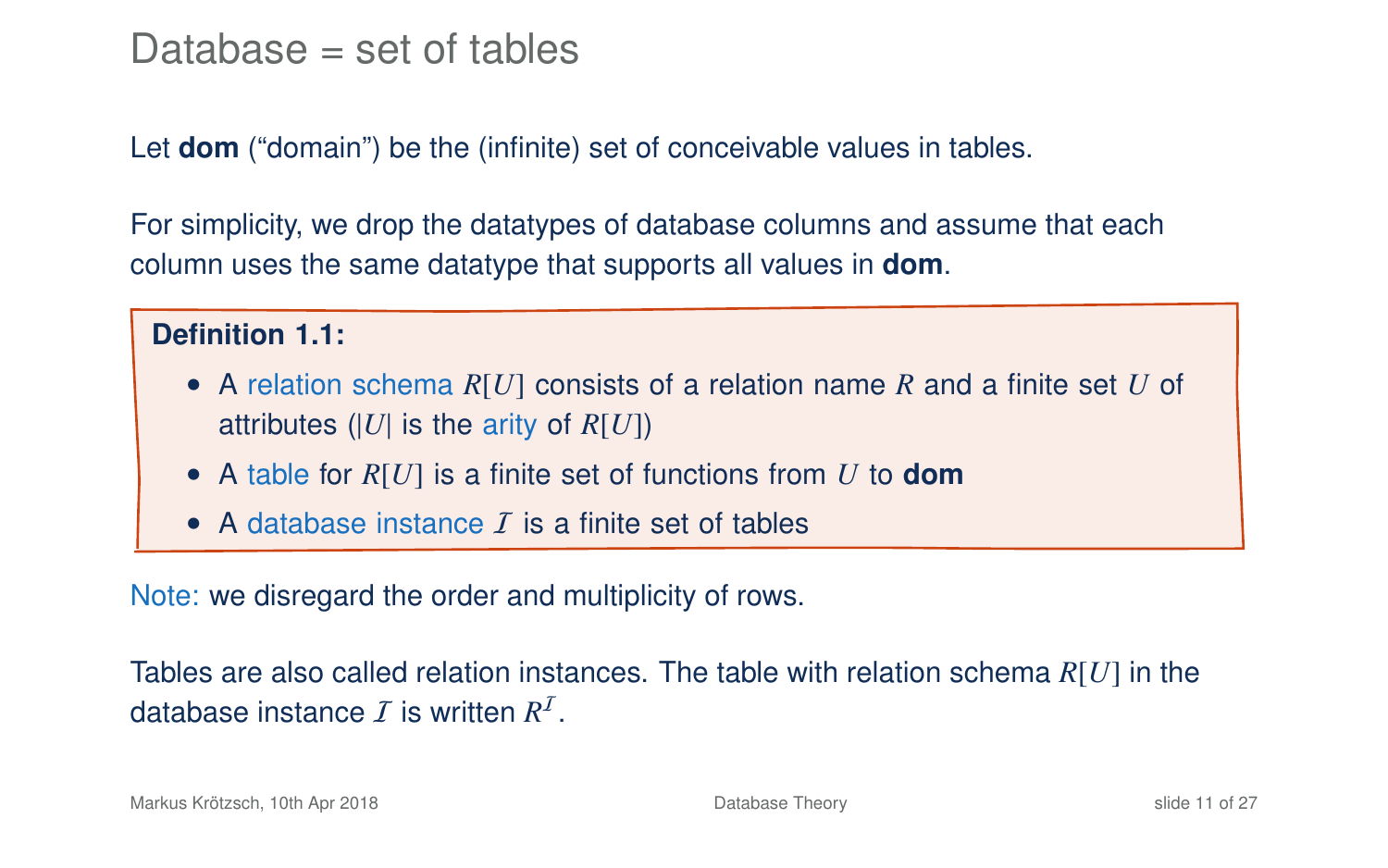Database = set of relations

#### Observation: Attribute names don't matter. Instead of the function

```
\{SID \mapsto 42, Stop \mapsto "Helmholtzstr.", Accessible \mapsto true\}
```
we could also use a tuple:

```
\langle 42, "Helmholtzstr." , true \rangle
```
Necessary assumption: Attributes have a fixed order.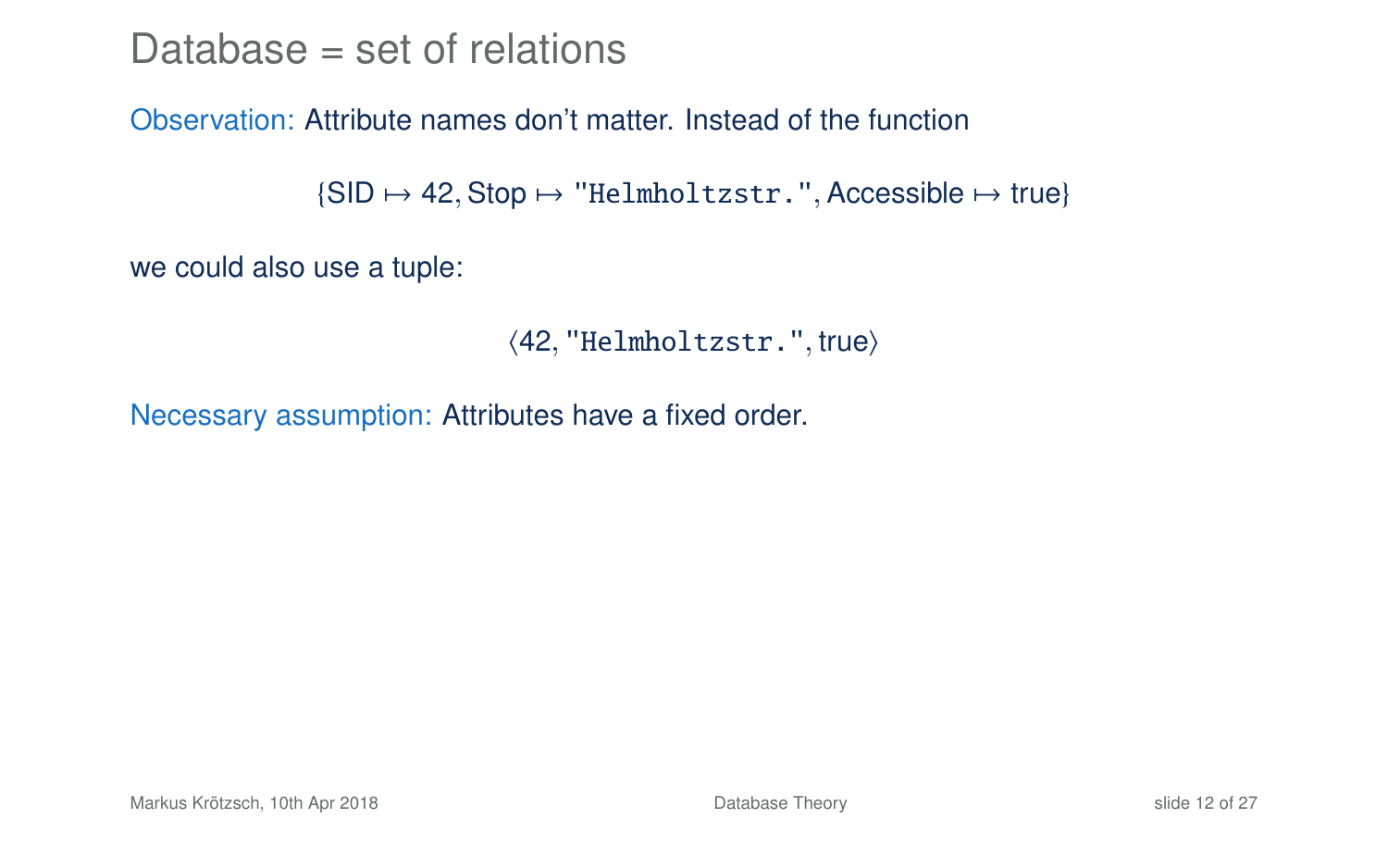Database = set of relations

#### Observation: Attribute names don't matter. Instead of the function

```
\{SID \mapsto 42, Stop \mapsto "Helmholtzstr.", Accessible \mapsto true\}
```
we could also use a tuple:

```
\langle 42, "Helmholtzstr.", true)
```
Necessary assumption: Attributes have a fixed order.

#### **Definition 1.2:**

- A relation schema *R*[*U*] is defined as before
- A table for  $R[U]$  is a finite subset of **dom**<sup>[U]</sup>
- A database instance  $I$  is a finite set of tables

Recall that a subset of  $\text{dom}^{|U|}$  is just a  $|U|$ -ary relation. Sets of relations are also called relational structures.

Markus Krötzsch, 10th Apr 2018 **[Database Theory](#page-0-0)** Database Theory **Slide 12 of 27** slide 12 of 27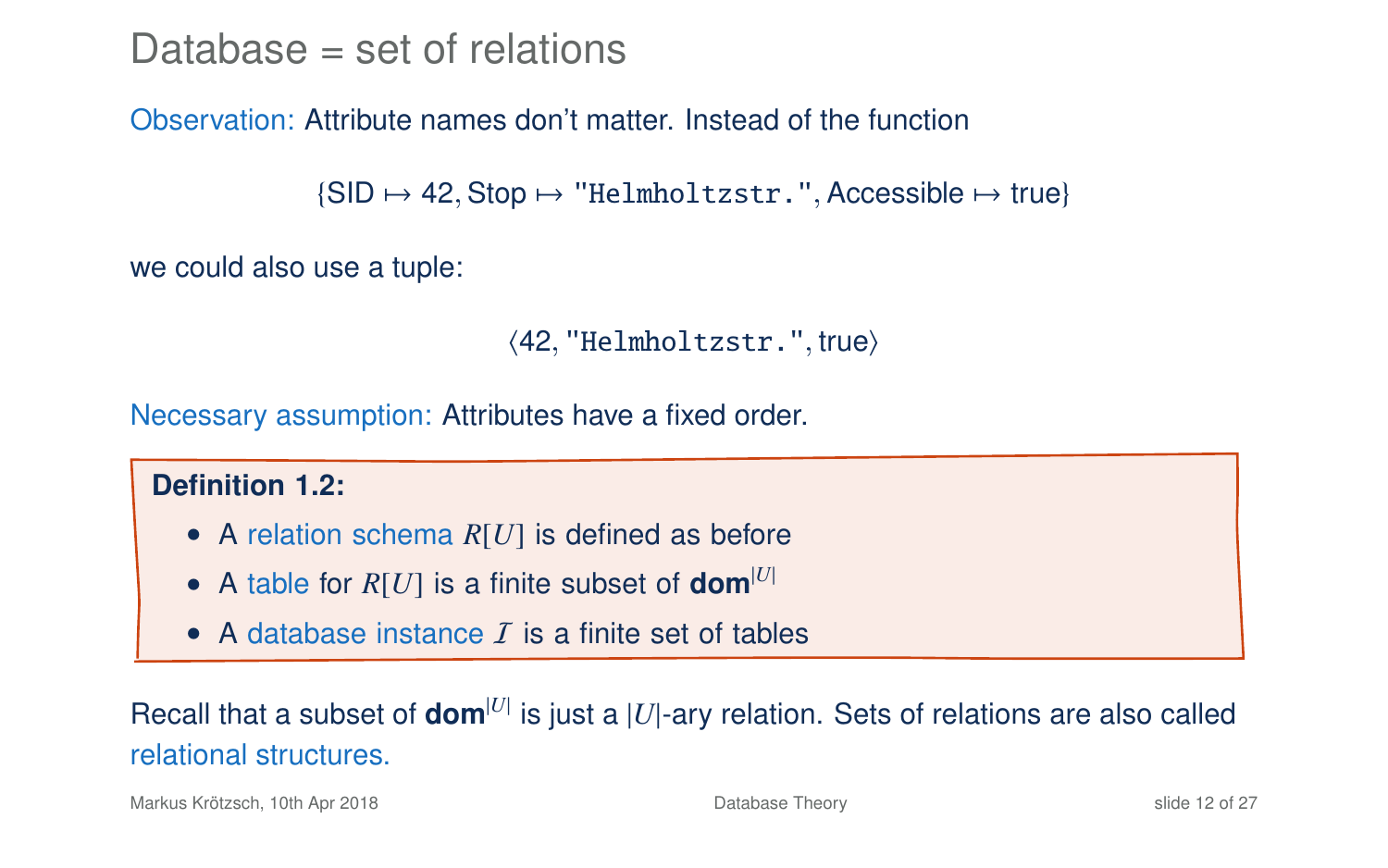# Database = interpretation of first-order logic

Recall:

- First-order logic is based on predicate symbols with a fixed arity (we won't need function symbols here)
- An interpretation  $I$  of first-order logic is a pair  $\langle \Delta^I, \cdot^I \rangle$ :
	- $\Delta^{\mathcal{I}}$  is a set (the domain of interpretation)
	- $\vdash \cdot^I$  maps *n*-ary predicates  $p$  to *n*-ary relations  $p^I \subseteq (\Delta^I)^n$

This is (almost) a database instance!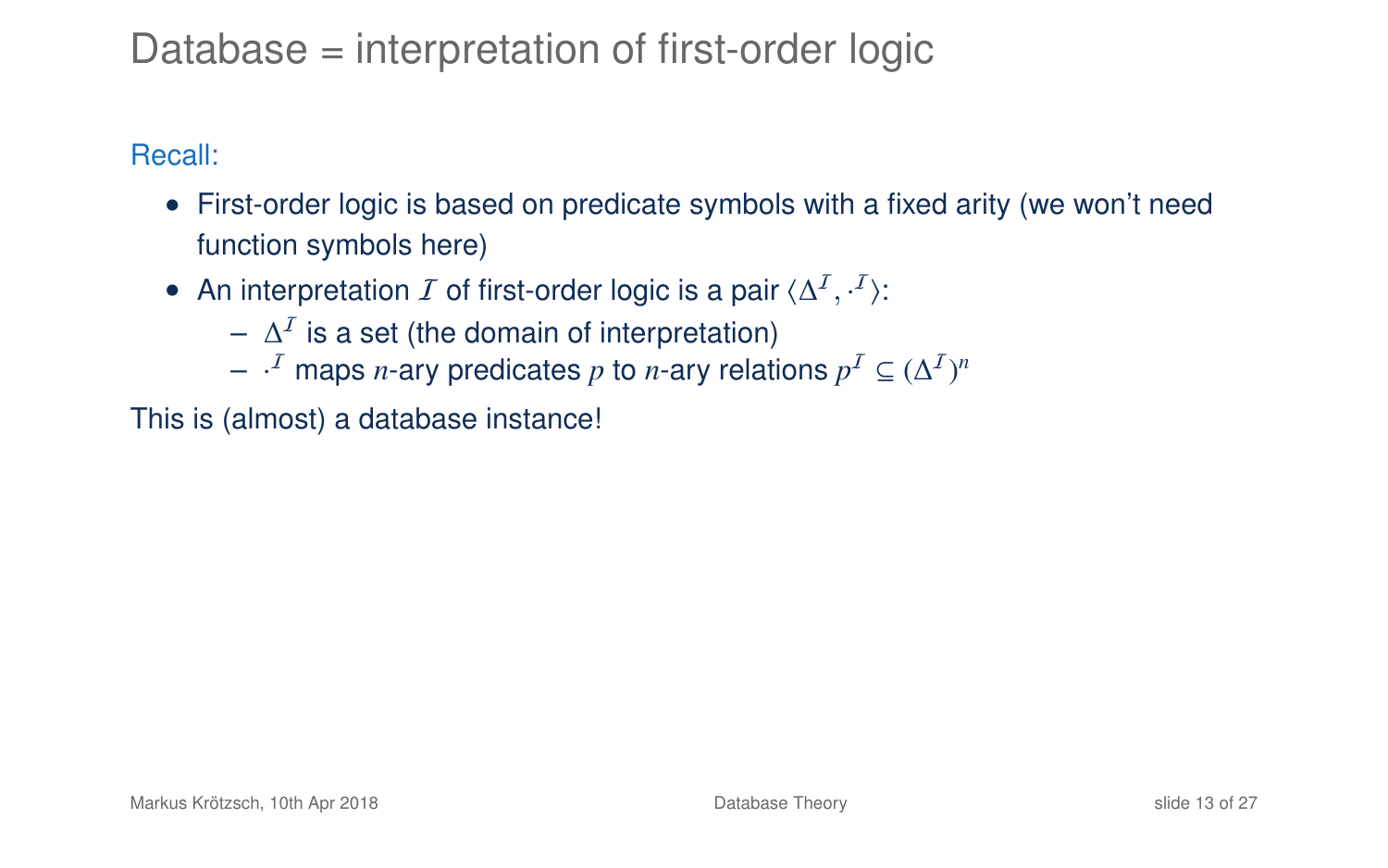# Database = interpretation of first-order logic

#### Recall:

- First-order logic is based on predicate symbols with a fixed arity (we won't need function symbols here)
- An interpretation  $I$  of first-order logic is a pair  $\langle \Delta^I, \cdot^I \rangle$ :
	- $\Delta^{\mathcal{I}}$  is a set (the domain of interpretation)
	- $\vdash \cdot^I$  maps *n*-ary predicates  $p$  to *n*-ary relations  $p^I \subseteq (\Delta^I)^n$

This is (almost) a database instance!

### **Definition 1.3:**

- domain of interpretation ∆ <sup>I</sup> = database domain **dom**
- predicate symbol  $=$  relation name
- interpretation of predicate symbol (if finite!)  $=$  table
- finite first-order logic interpretation  $=$  database instance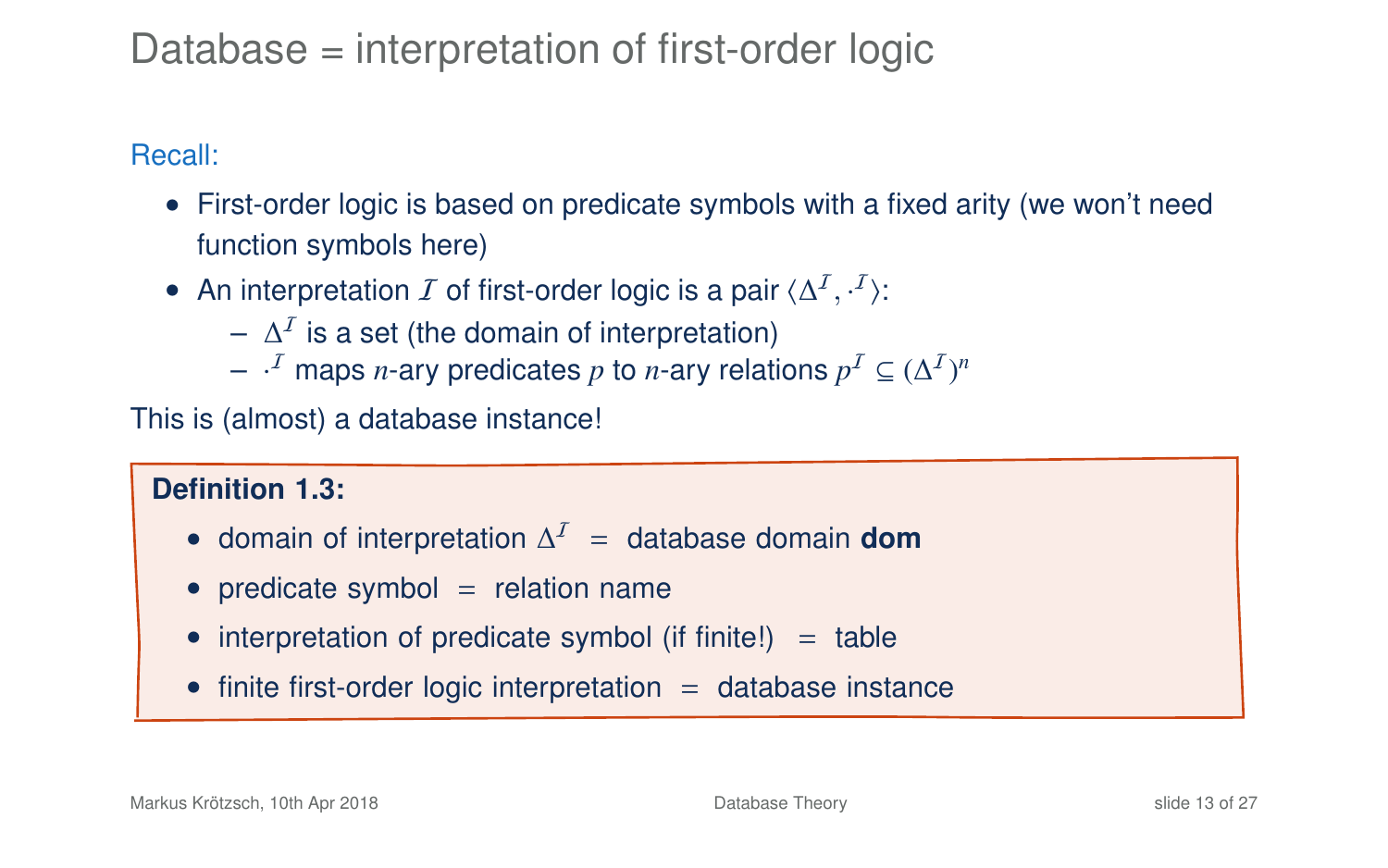### Database  $=$  set of facts

Another convenient way to write databases:

```
Lines(85, "bus")
Lines(F1, "ferry")
Stops(42, "Helmholtzstr.", true)
```
. . .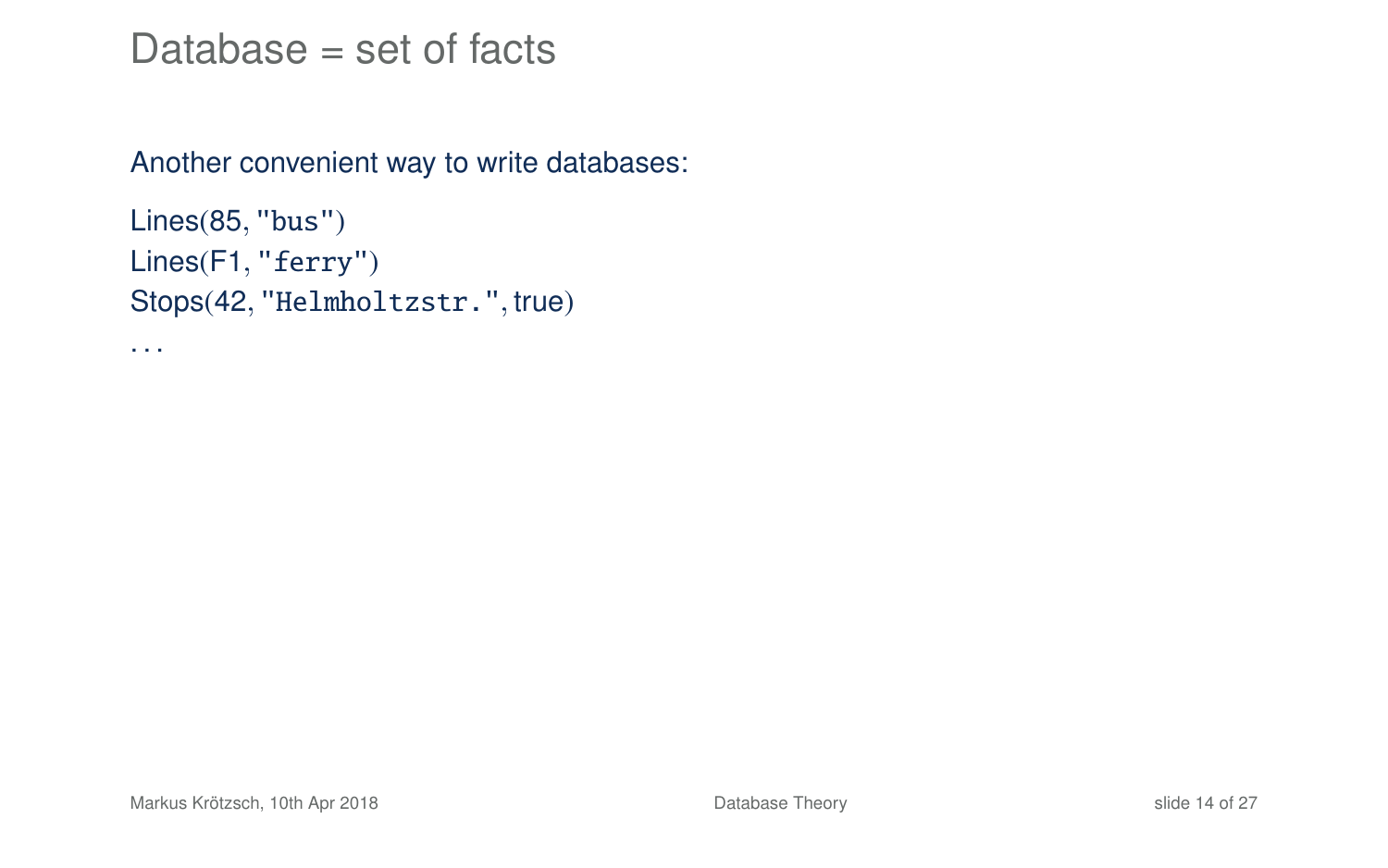### Database  $=$  set of facts

Another convenient way to write databases:

```
Lines(85, "bus")Lines(F1, "ferry")
Stops(42, "Helmholtzstr.", true)
. . .
```
**Definition 1.4:** A fact is an expression  $p(t_1, \ldots, t_n)$  where

- *p* is an *n*-ary predicate symbol
- *t*1, . . . *t<sup>n</sup>* are constant symbols

A database instance is a finite set of facts.

When interpreting these facts logically, their least model is again the database instance (viewed as a first-order logic interpretation).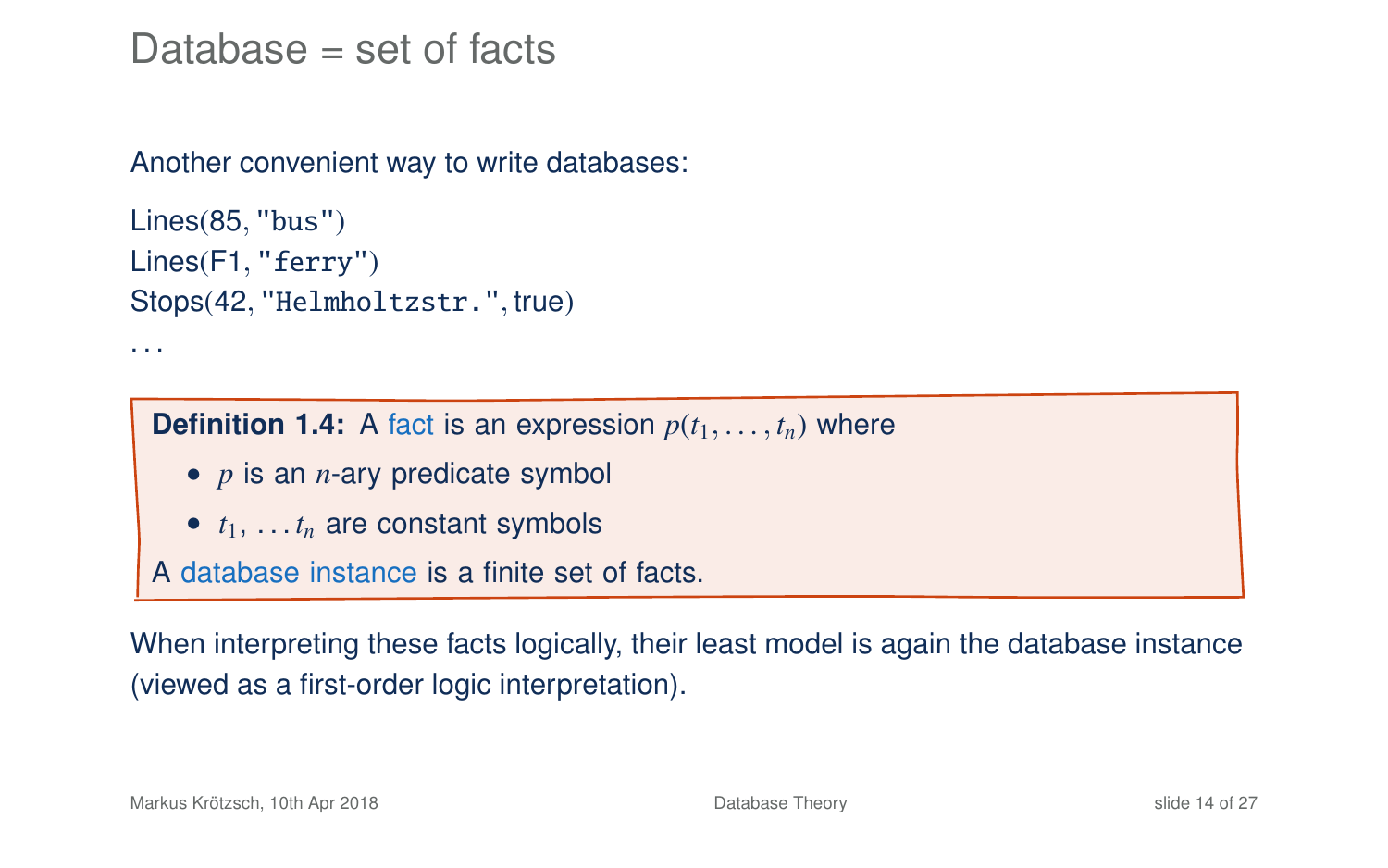# Visualising relations

Binary relations (sets of pairs) can be viewed as directed graphs. Example:

| <b>Source</b>  | <b>Target</b> |  |
|----------------|---------------|--|
|                | 2             |  |
|                | 3             |  |
| $\overline{2}$ | 5             |  |
| 3              | 2             |  |
| 3              | 4             |  |
|                | 3             |  |
| 5              | 3             |  |

Many binary tables in one graph? Use table name to label edges!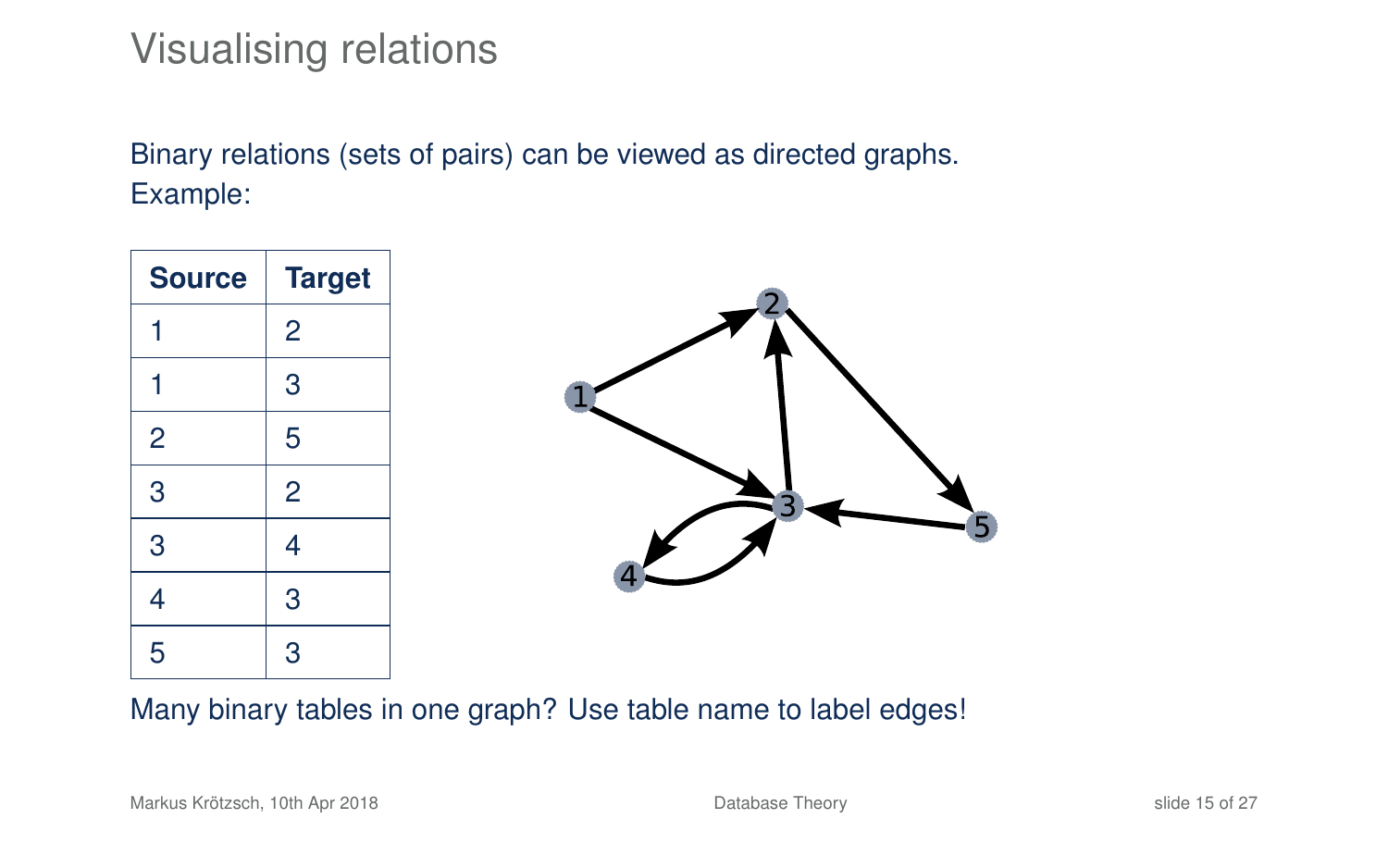### Database = hypergraph

What to do with tables of arity  $\neq$  2?  $\rightarrow$  generalise graphs to hypergraphs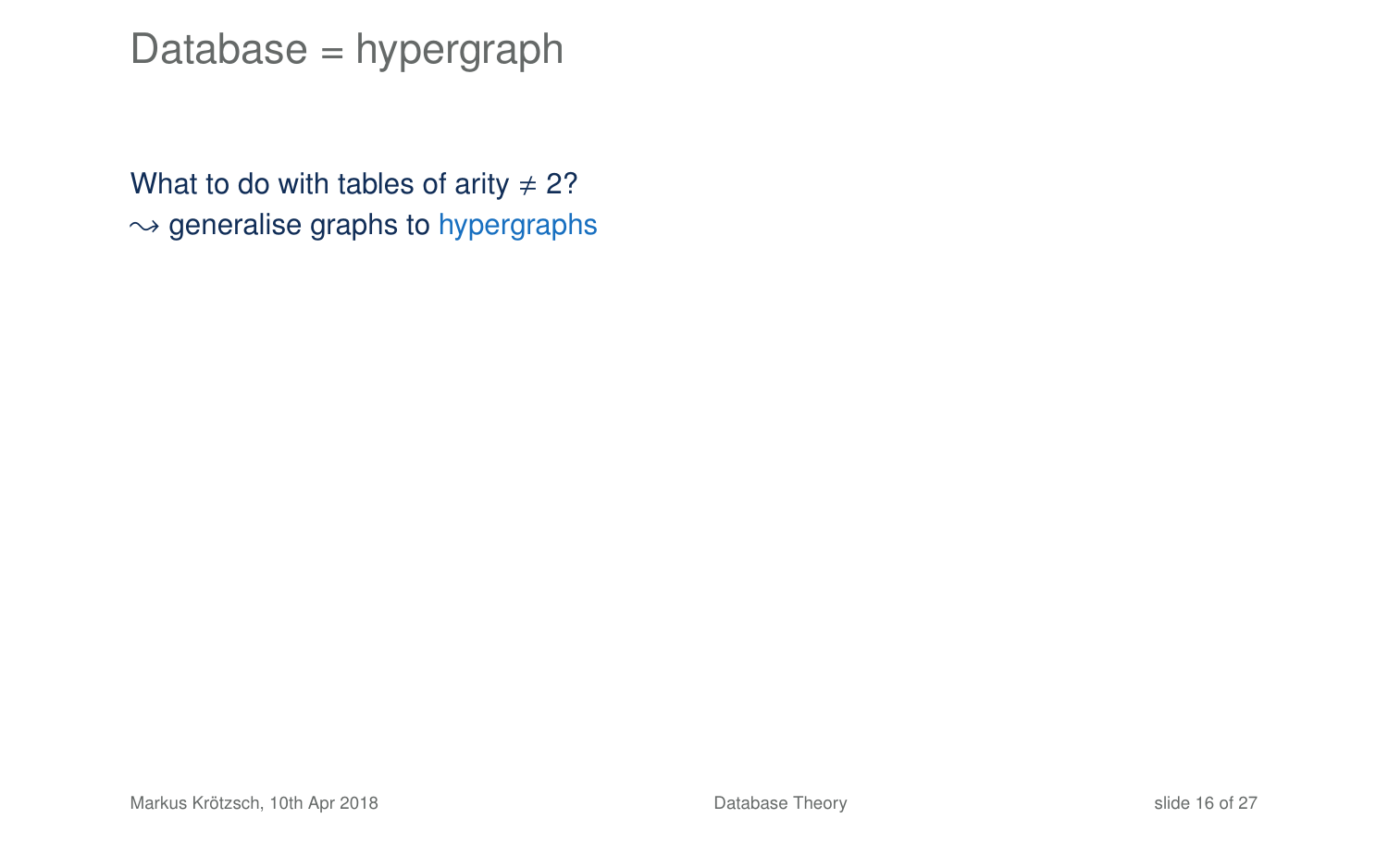Database = hypergraph

What to do with tables of arity  $\neq$  2?  $\rightarrow$  generalise graphs to hypergraphs

**Definition 1.5:** A hypergraph is a triple  $\langle V, E, \rho \rangle$ , where

- *V* is a set of vertices
- *E* is a set of edge names
- ρ maps each edge name *<sup>e</sup>* <sup>∈</sup> *<sup>E</sup>* to an *n*-ary relation  $\rho(e) \subseteq V^n$

In other words: finite hypergraphs are databases.

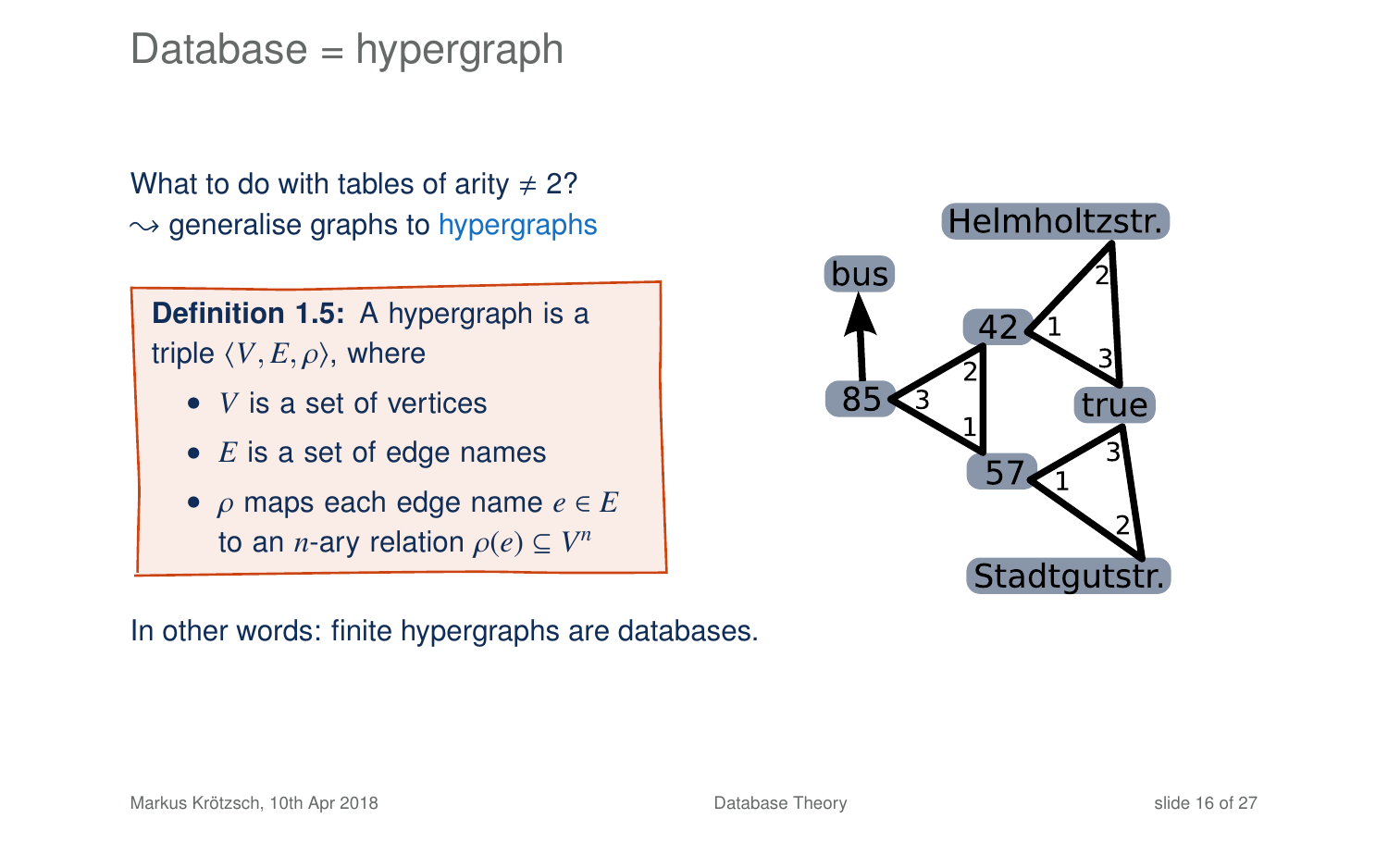# Summary: the relational model

Relational databases are everywhere:

- sets of tables with named attributes ("named perspective")
- sets of relations ("unnamed perspective")
- first-order logic interpretations
- sets of logical facts (ground atoms)
- hypergraphs (and graphs as a special case)
- all restricted to finite sets

Important elements of the theory of relational databases are very widely applicable, also to many datamodels that are not the classical relational one (e.g., graph databases, RDF databases, XML databases).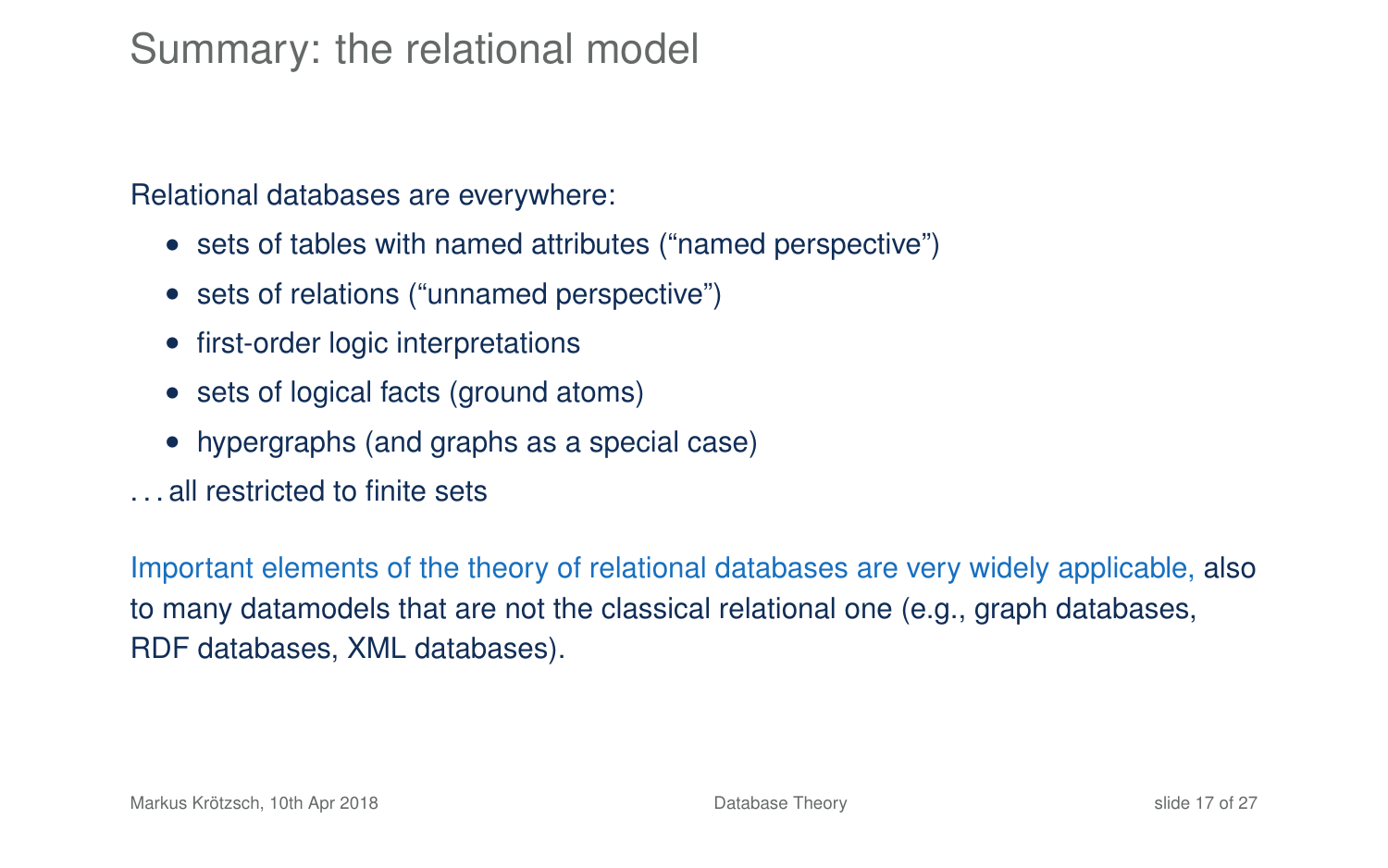# The Relational Algebra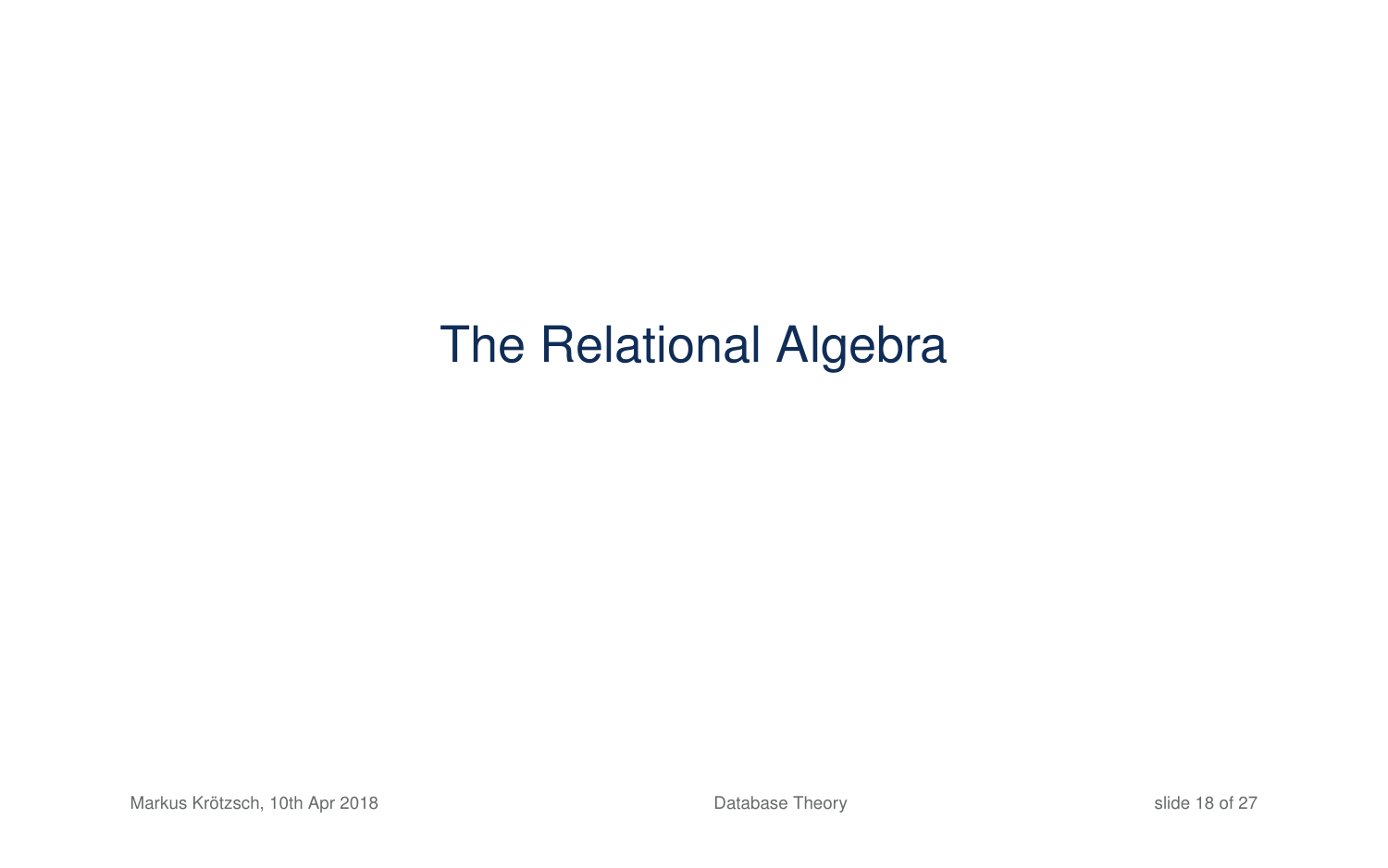# Relational Algebra Queries

#### Query language based on a set of operations on databases.

Each operation refers to one or more tables and produces another table (we often simplify notation and write a table name rather than a table instance)

Main operations of the named perspective:

- Selection  $\sigma$
- Projection  $\pi$
- $\bullet$  Join  $\bowtie$
- Renaming  $\delta$
- Difference −
- Union ∪
- Intersection ∩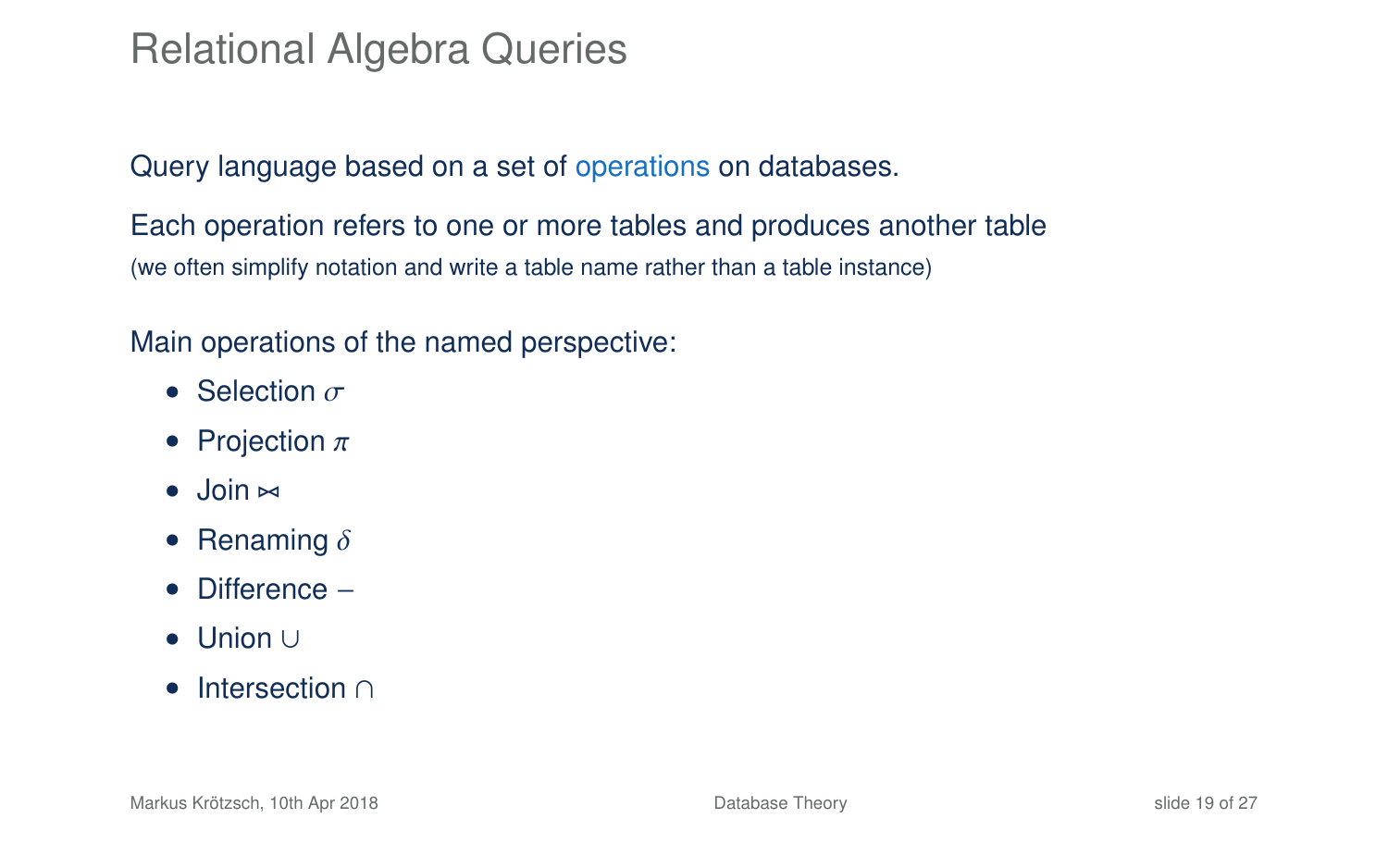**Selection** 

"Find all bus lines"

 $\sigma$ <sub>Type="bus"</sub>Lines

"Find all connections that begin and end in the same stop"

σFrom=ToConnect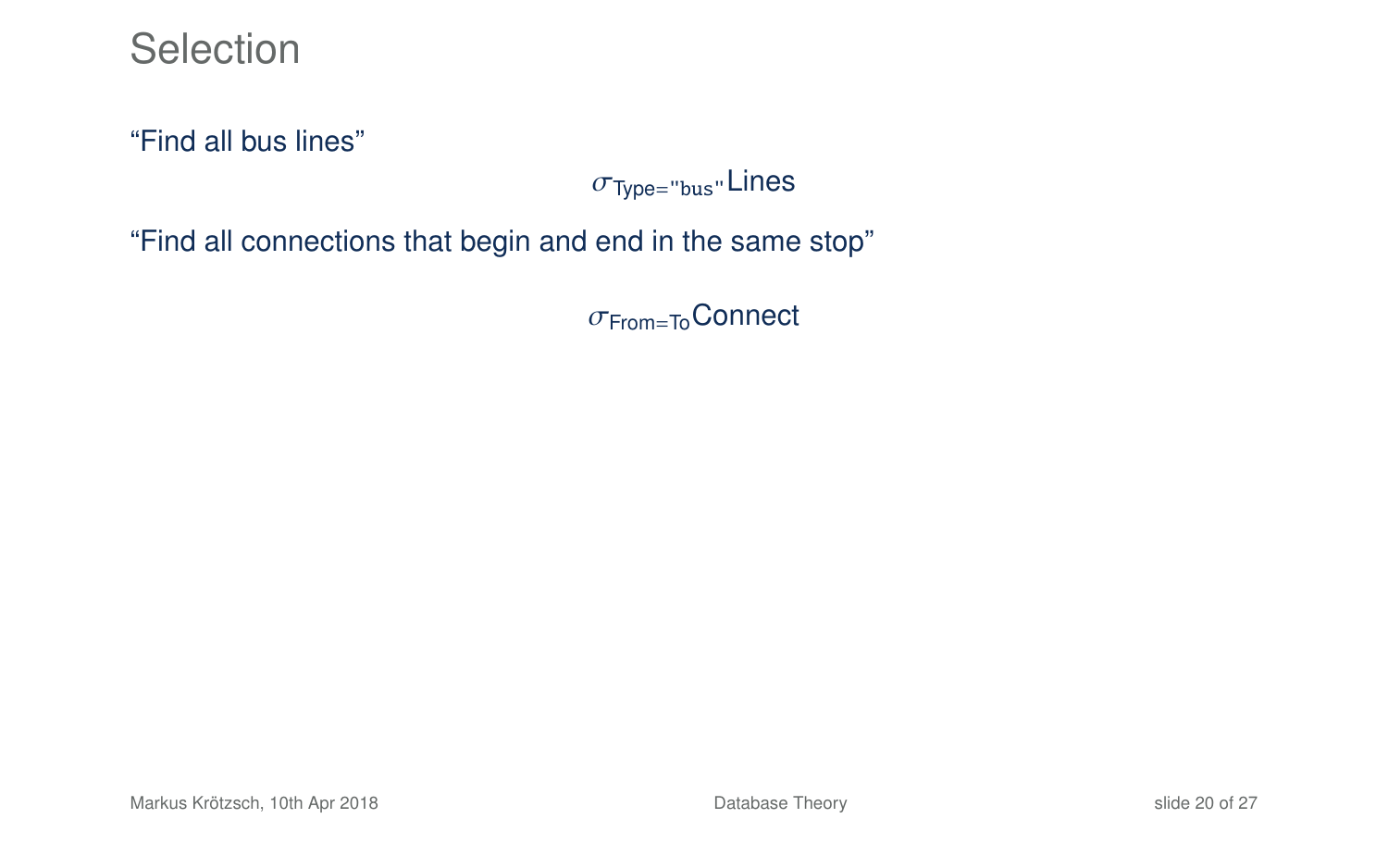"Find all bus lines"

 $\sigma$ <sub>Type="bus"</sub>Lines

"Find all connections that begin and end in the same stop"

 $\sigma$ <sub>From=To</sub>Connect

**Definition 1.6:** The selection operator has the form  $\sigma_{n=m}$ 

- *n* is an attribute name
- *m* is an attribute name or a constant value

### Consider a table  $R^I$  for  $R[U]$ .

- For *m* constant value:  $\sigma_{n=m}(R^{\mathcal{I}}) = \{f \in R^{\mathcal{I}} \mid f(n) = m\}$
- For *m* attribute name:  $\sigma_{n=m}(R^I) = \{f \in R^I \mid f(n) = f(m)\}$

This is only defined if *U* contains the required attribute names.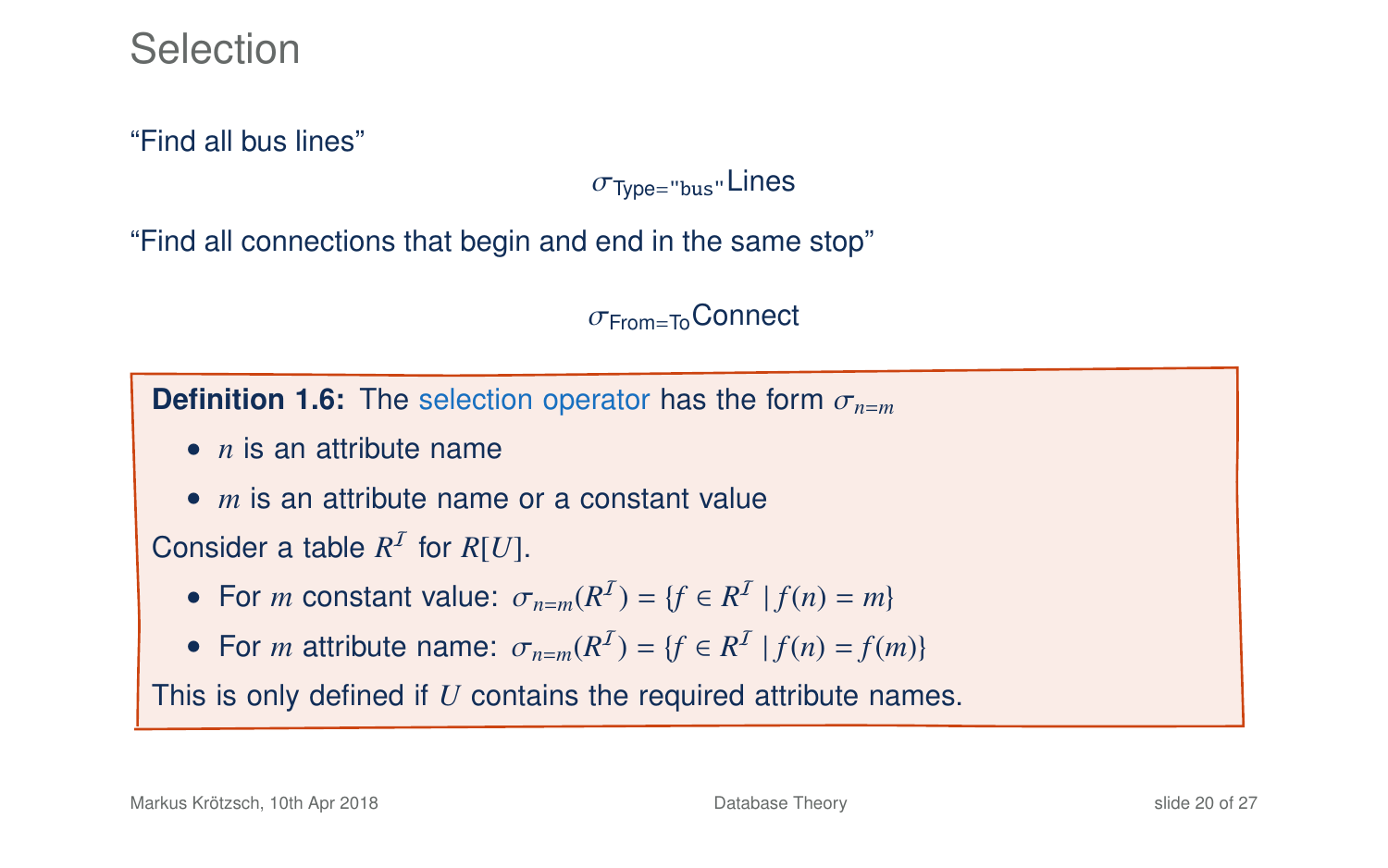Projection

"Find all possible types of lines"

 $\pi_{\text{Two}}$ Lines

"Find all pairs of adjacent stops on line 85"

 $\pi$ <sub>From,To</sub> $(\sigma_{Line='85}$ "Connect)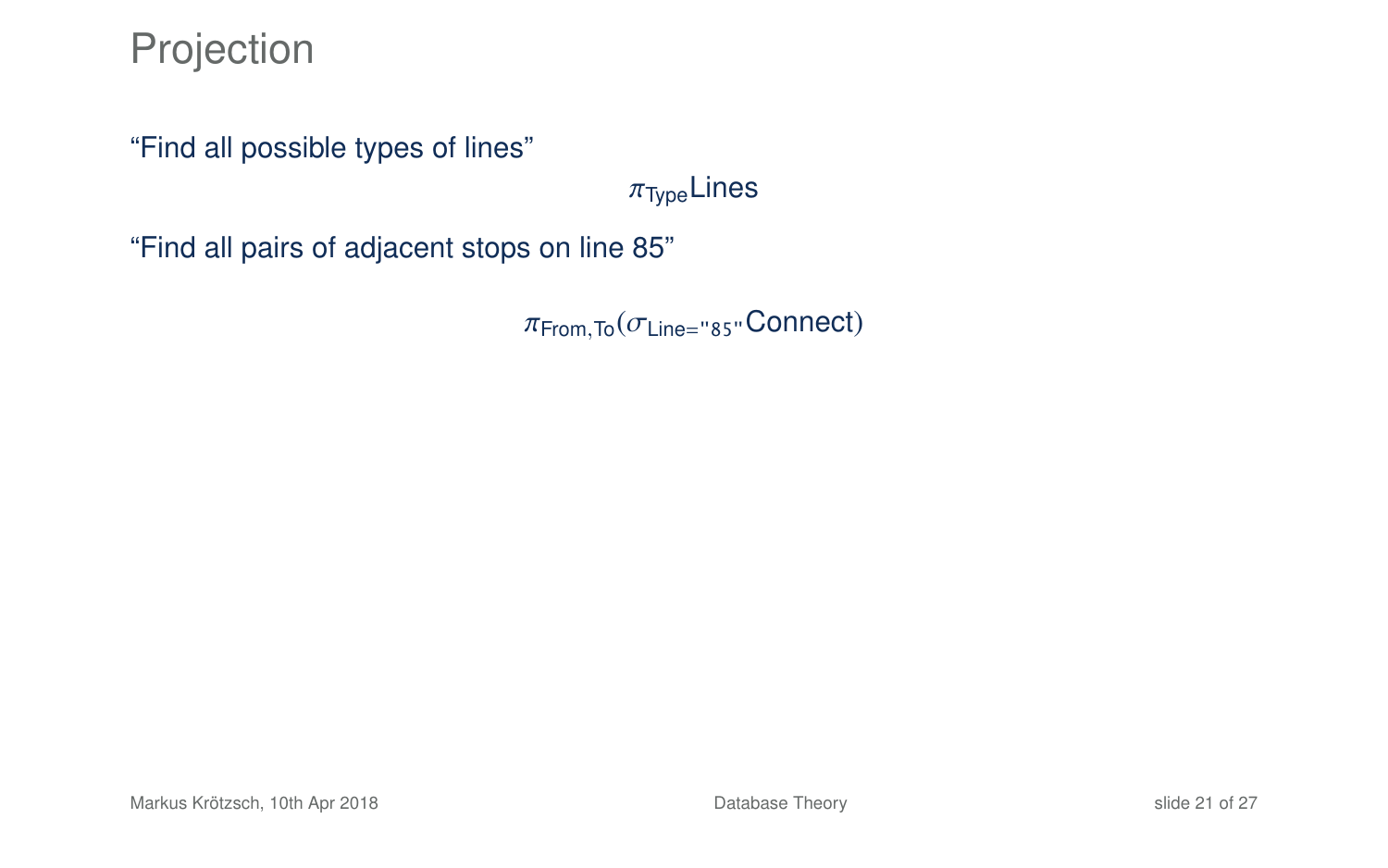Projection

"Find all possible types of lines"

 $\pi_{\text{Two}}$ Lines

"Find all pairs of adjacent stops on line 85"

 $\pi$ From, To  $(\sigma_{Line = "85"}$ Connect)

**Definition 1.7:** The projection operator has the form  $\pi_{a_1,\dots,a_n}$  where each  $a_i$  is an attribute name. attribute name.

```
Consider a table R^I for R[U].
```

$$
\pi_{a_1,\dots,a_n}(R^{\mathcal{I}})=\{f_{\{a_1,\dots,a_n\}}\,|\,f\in R^{\mathcal{I}}\}
$$

where  $f_{\{a_1,\ldots,a_n\}}$  is the restriction of *f* to the domain  $\{a_1,\ldots,a_n\}$ , i.e., the function  ${a_1 \mapsto f(a_1), \ldots, a_n \mapsto f(a_n)}.$ Of course this projection is only defined if  $a_i \in U$  for each  $a_i$ .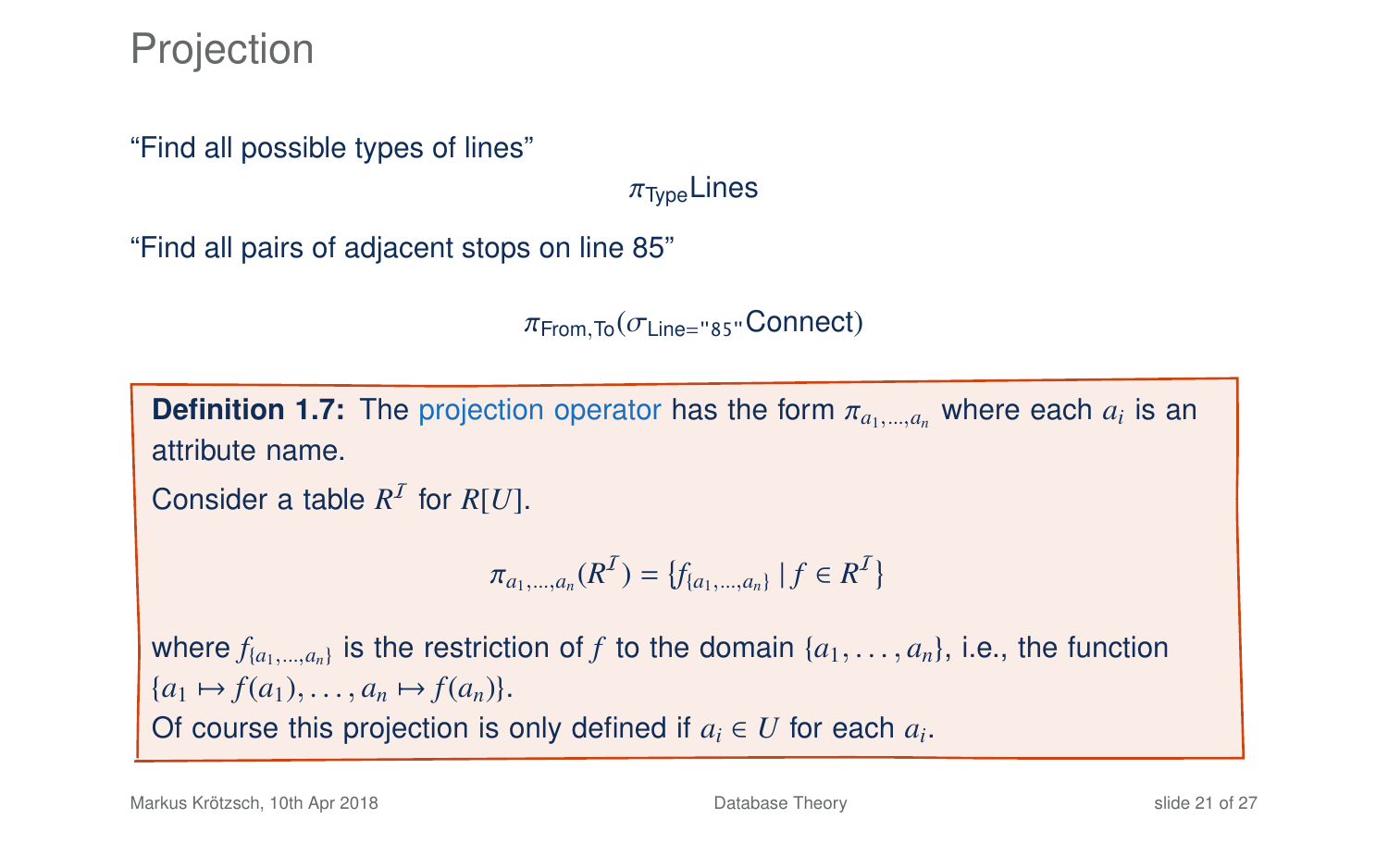# Natural join

### "Find all connections and their type of line"

#### Connect:

| <b>From</b> | To  | Line |
|-------------|-----|------|
| 57          | 42  | 85   |
| 17          | 789 | 3    |
|             |     |      |

Lines:

| Line | <b>Type</b> |
|------|-------------|
| 85   | bus         |
| 3    | tram        |
| F1   | ferry       |
|      |             |

#### Connect  $\approx$  Lines:

| <b>From</b> | To  | Line | <b>Type</b> |
|-------------|-----|------|-------------|
| 57          | 42  | 85   | bus         |
| 17          | 789 | 3    | tram        |
|             |     |      |             |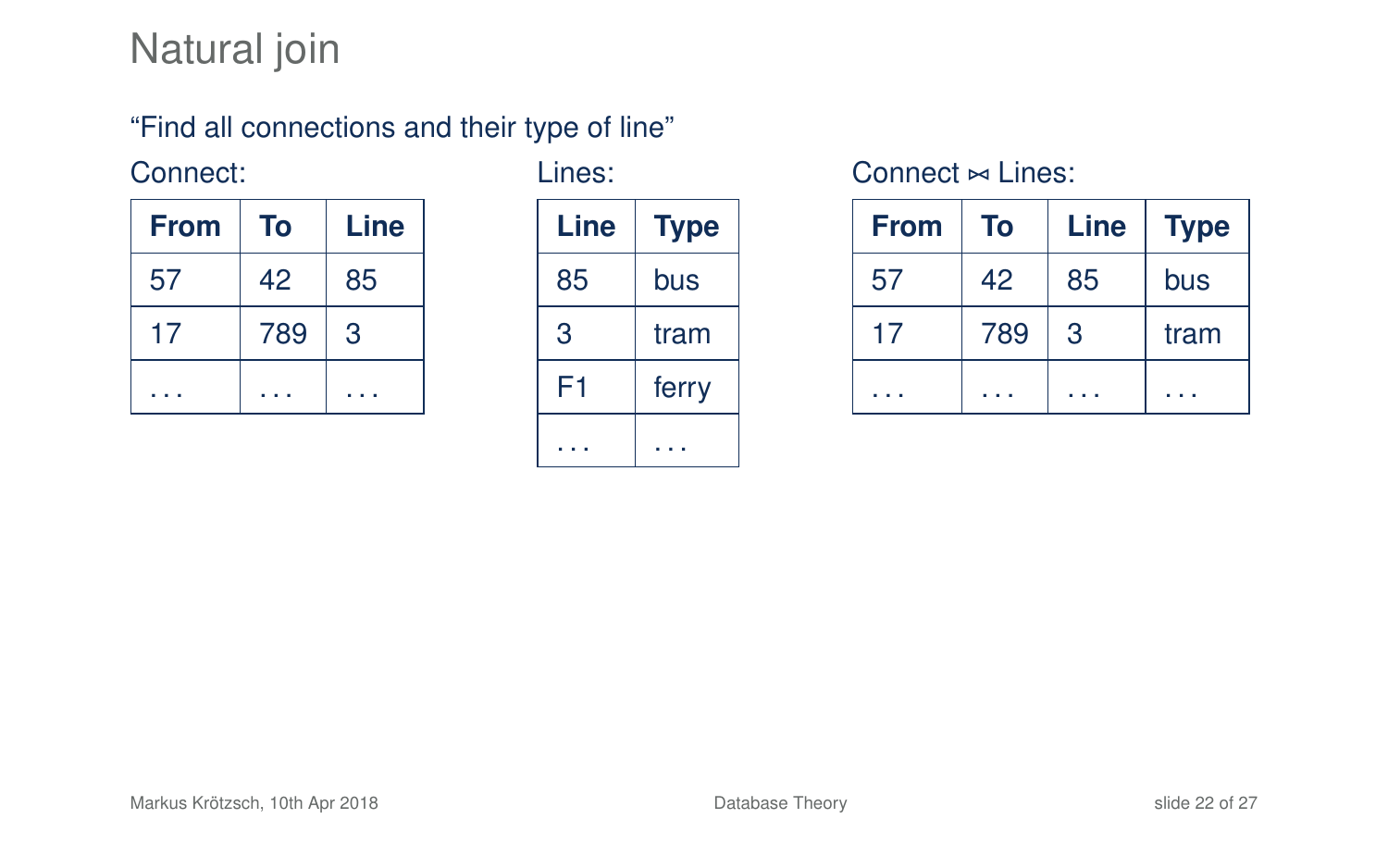# Natural join

### "Find all connections and their type of line"

#### Connect:

| <b>From</b> | To  | Line |
|-------------|-----|------|
| 57          | 42  | 85   |
| 17          | 789 | 3    |
|             |     |      |

| Line | <b>Type</b> |
|------|-------------|
| 85   | bus         |
| 3    | tram        |
| F1   | ferry       |
|      |             |

Lines:

#### $Connect \Join Linear$ :

| <b>From</b> | To  | Line | <b>Type</b> |
|-------------|-----|------|-------------|
| 57          | 42  | 85   | bus         |
| 17          | 789 | 3    | tram        |
|             |     |      |             |

**Definition 1.8:** The natural join operator has the form  $\bowtie$ .

Consider tables  $R^I$  for  $R[U]$  and  $S^I$  for  $S[V]$ .

 $R^I \bowtie S^I = \{f : U \cup V \rightarrow \textbf{dom} \mid f_U \in R^I \text{ and } f_V \in S^I\}$ 

where  $f_U$  ( $f_V$ ) is the restriction of  $f$  to elements in  $U$  ( $V$ ) as before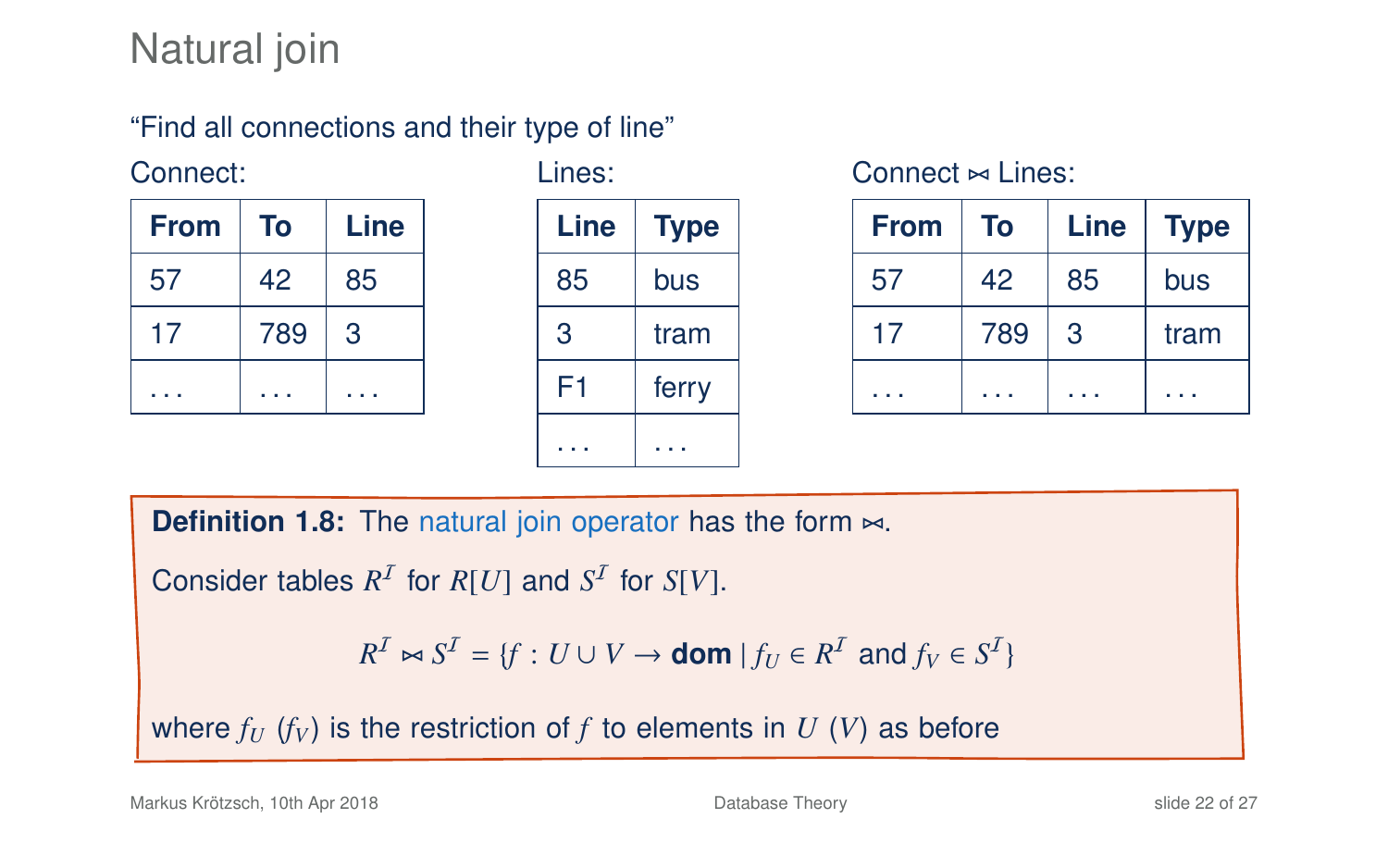# Renaming

### "Find all lines that depart from an accessible stop"

Stops:

| Connect: |  |  |
|----------|--|--|
|          |  |  |

| <b>SID</b> | <b>Stop</b>         | <b>Accessible</b> |
|------------|---------------------|-------------------|
| 57         | Stadtgutstr.        | true              |
| 123        | Gustav-Freytag-Str. | false             |
|            |                     |                   |

| <b>From</b> | To  | Line |
|-------------|-----|------|
| 57          | 42  | 85   |
| 17          | 789 | 3    |
|             |     |      |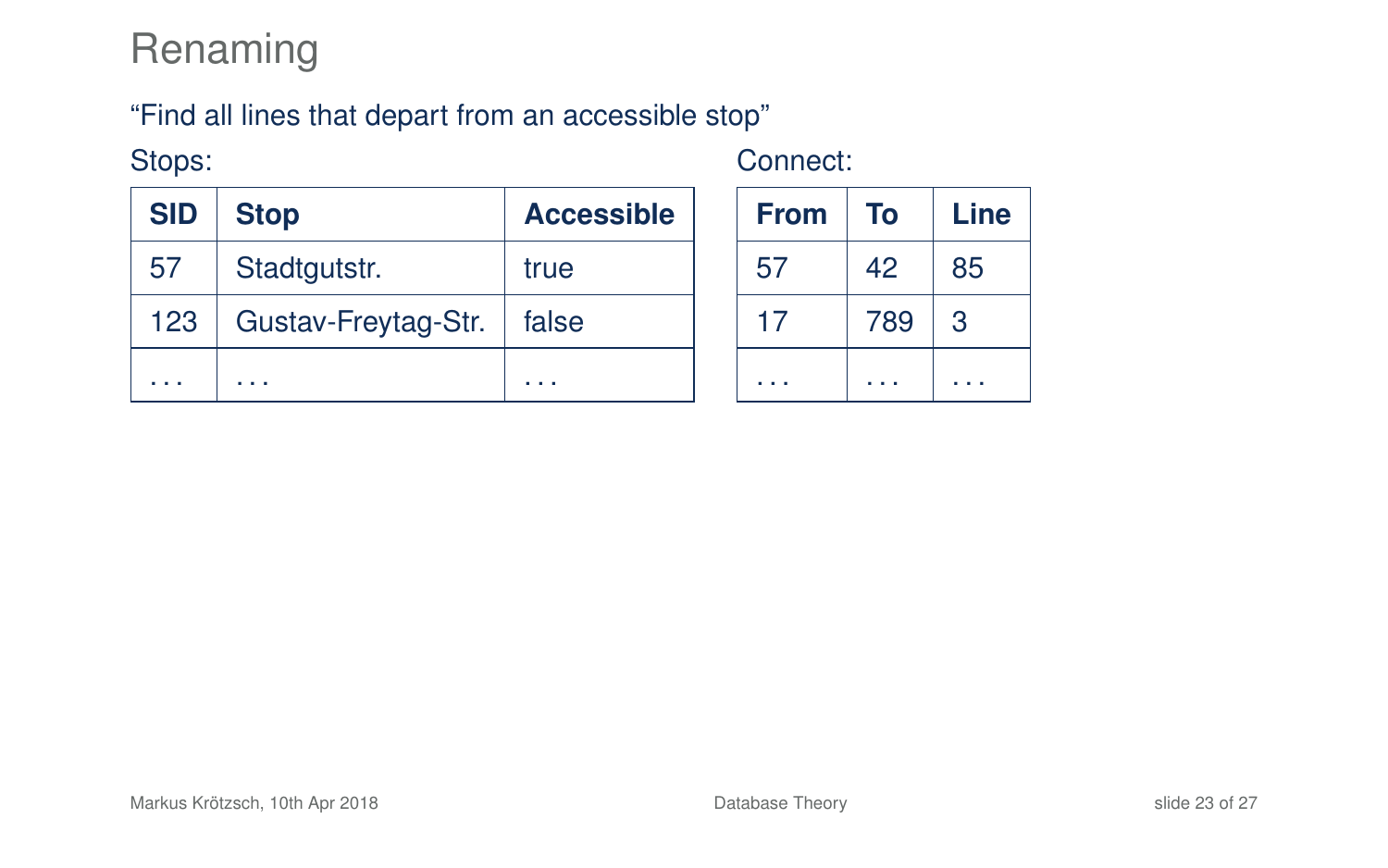# Renaming

### "Find all lines that depart from an accessible stop"

Stops:

| <b>SID</b> | <b>Stop</b>         | <b>Accessible</b> |  |  |
|------------|---------------------|-------------------|--|--|
| 57         | Stadtgutstr.        | true              |  |  |
| 123        | Gustav-Freytag-Str. | false             |  |  |
|            |                     |                   |  |  |

Connect:

| <b>From</b> | To  | Line |
|-------------|-----|------|
| 57          | 42  | 85   |
| 17          | 789 | 3    |
|             |     |      |

We need to join Stops.SID with Connect. From  $\sim$  use renaming

 $\pi_{Line}(\sigma_{\text{Accessible="true}''}(\text{Stops} \bowtie \delta_{\text{From},\text{To},\text{Line} \rightarrow \text{SID},\text{To},\text{Line}}(\text{Connect})))$ 

**Definition 1.9:** The renaming operator has the form  $\delta_{a_1,\dots,a_n\to b_1,\dots,b_n}$  with all  $a_i$  mutually distinct attribute names, and likewise for all *b<sup>i</sup>* . Consider a table  $R^I$  for  $R[\{a_1, \ldots, a_n\}].$  $\delta_{a_1,...,a_n \to b_1,...,b_n}(R^I) = \{f \circ g \mid f \in R^I \text{ and } g : \{b_i \mapsto a_i\}_{1 \le i \le n}\}$ 

where  $f \circ g$  is function composition:  $(f \circ g)(x) = f(g(x))$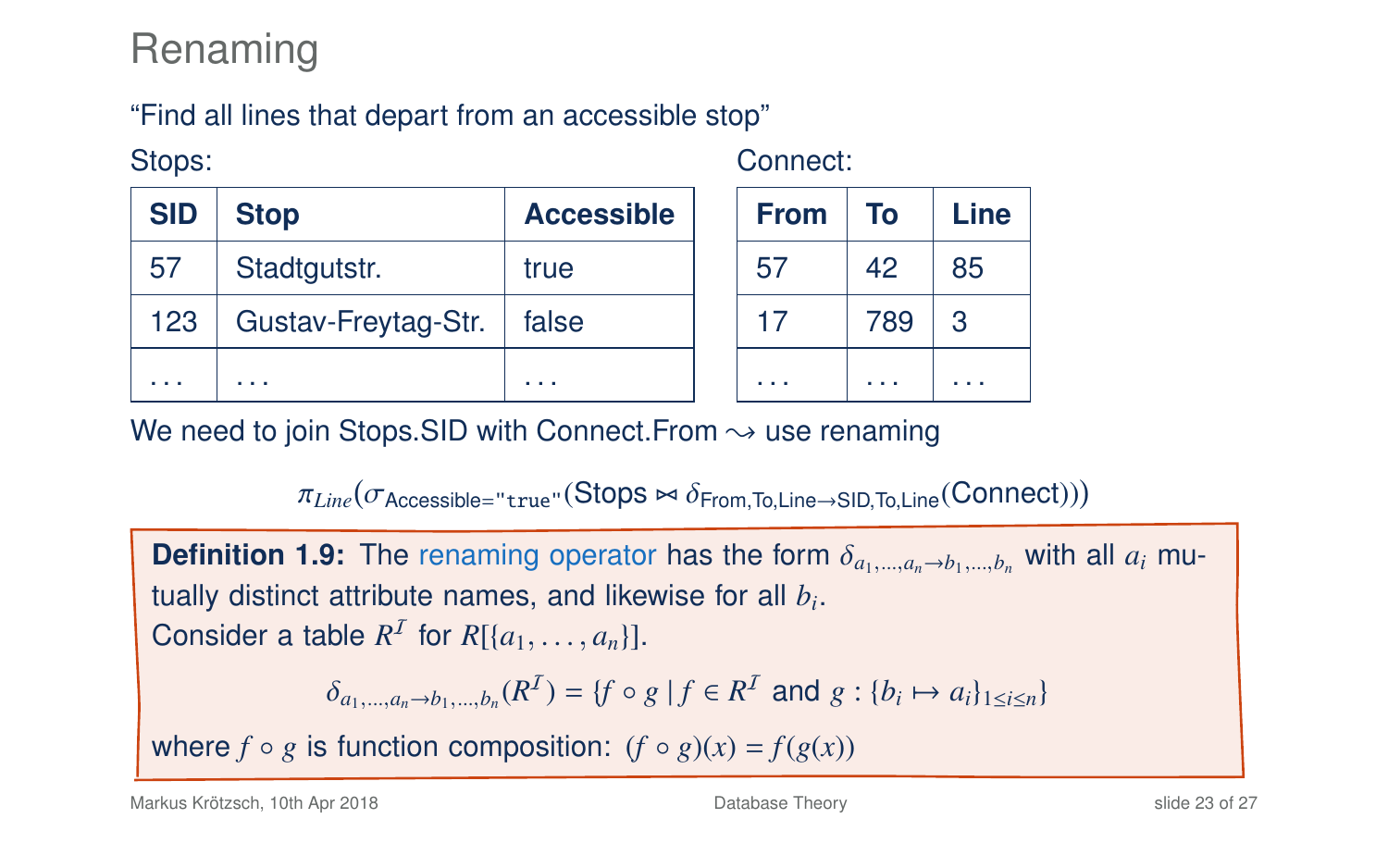Binary operators on tables of the same relational schema, defined like the usual set operations.

"Find all stops where line 3 departs, but line 8 does not depart."

"Find all stops where either line 3 or line 8 departs."

"Find all stops where both line 3 and line 8 depart."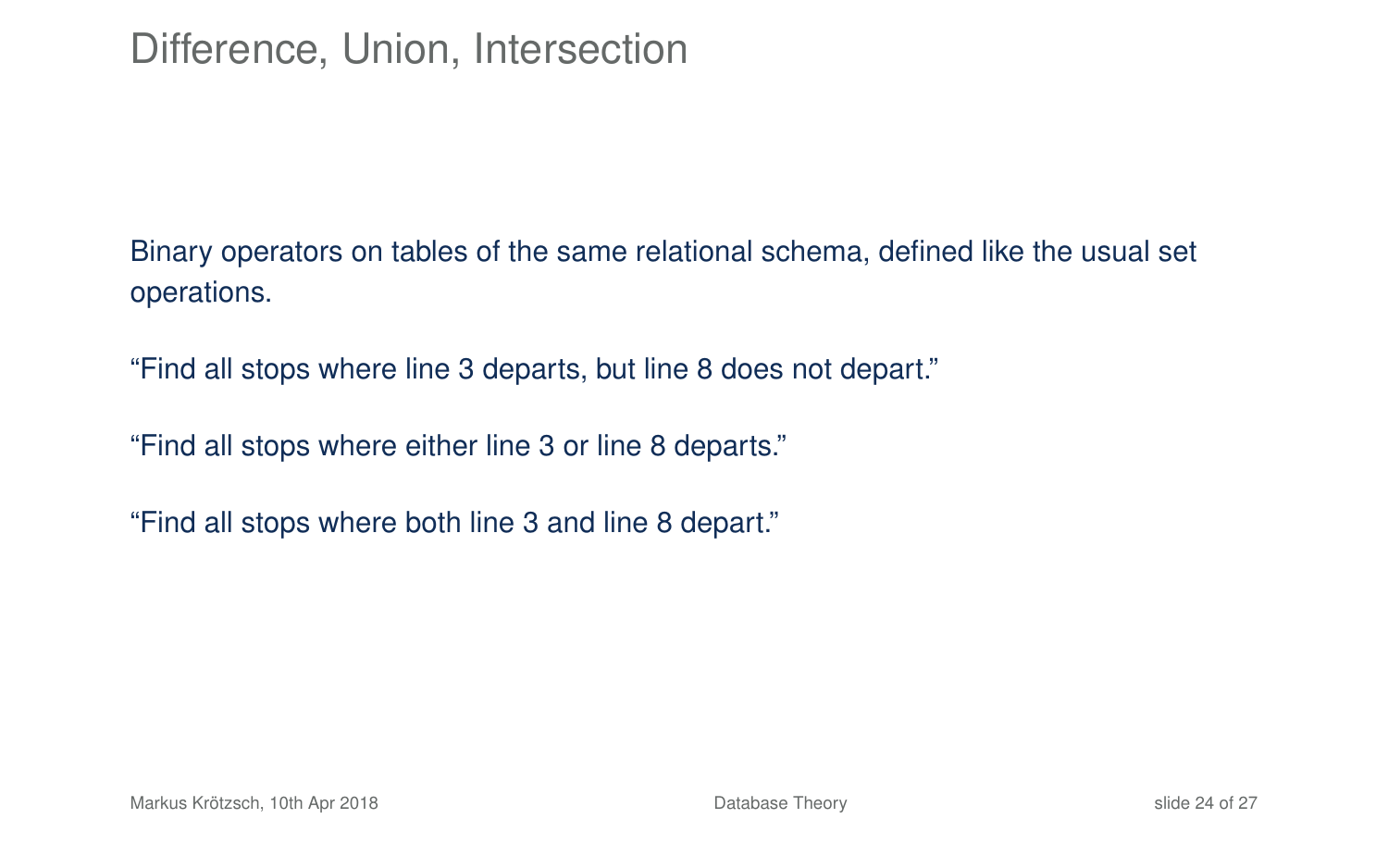It is sometimes convenient to define constant tables in queries.

"Find all stops near Helmholtzstr. (SID 42), including Helmholtzstr."

 $\delta$ To→StopId( $\pi$ To( $\sigma$ From="42"Connect))∪{{StopId  $\mapsto$  42}}

One can generalise this to constant tables with more than one column or more than one table (no additional expressive power, see exercise).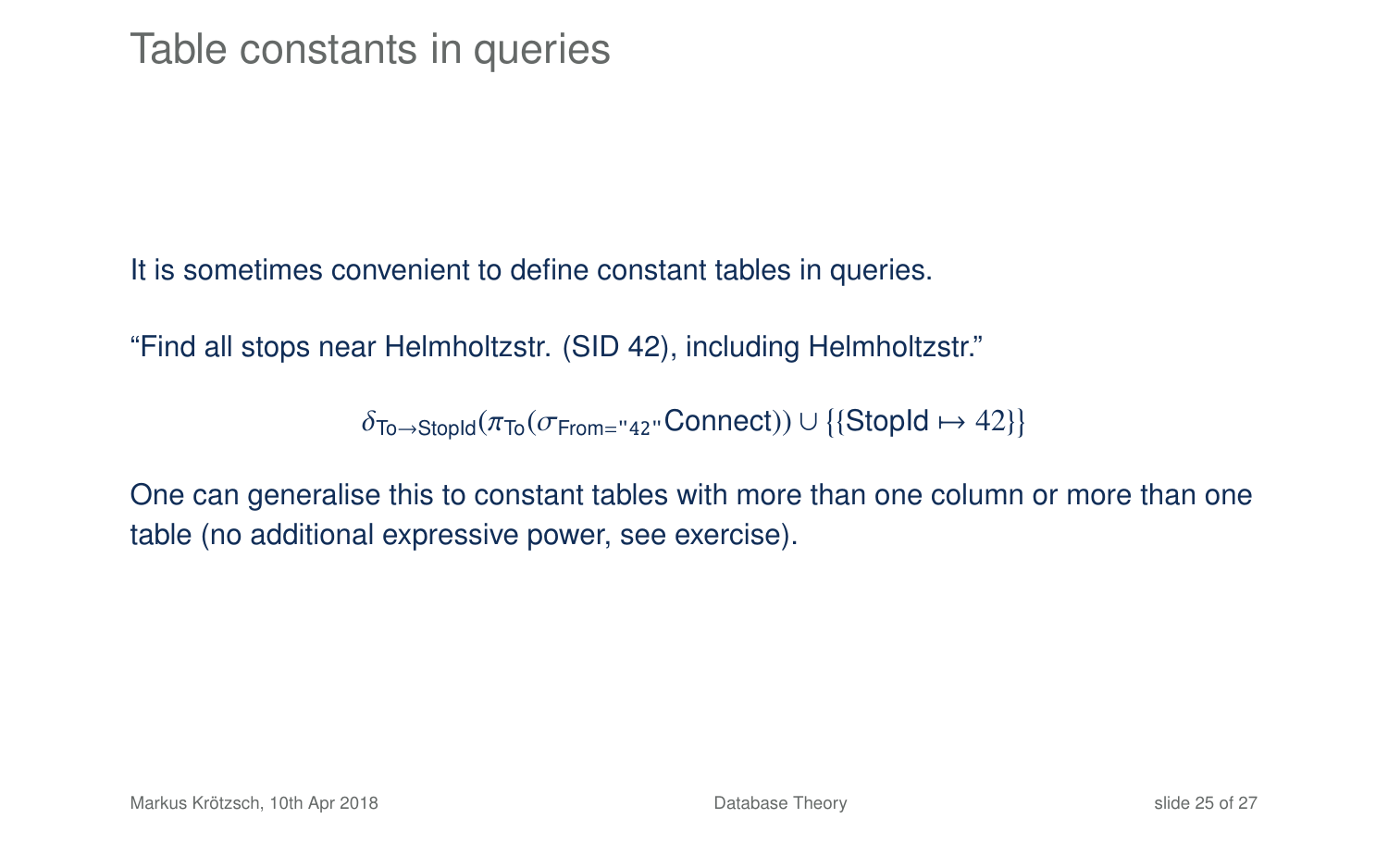Generalising the previous example:

"Stops that are Helmholtzstr."

 $R_0 = \{\{\text{From} \mapsto 42\}\}\$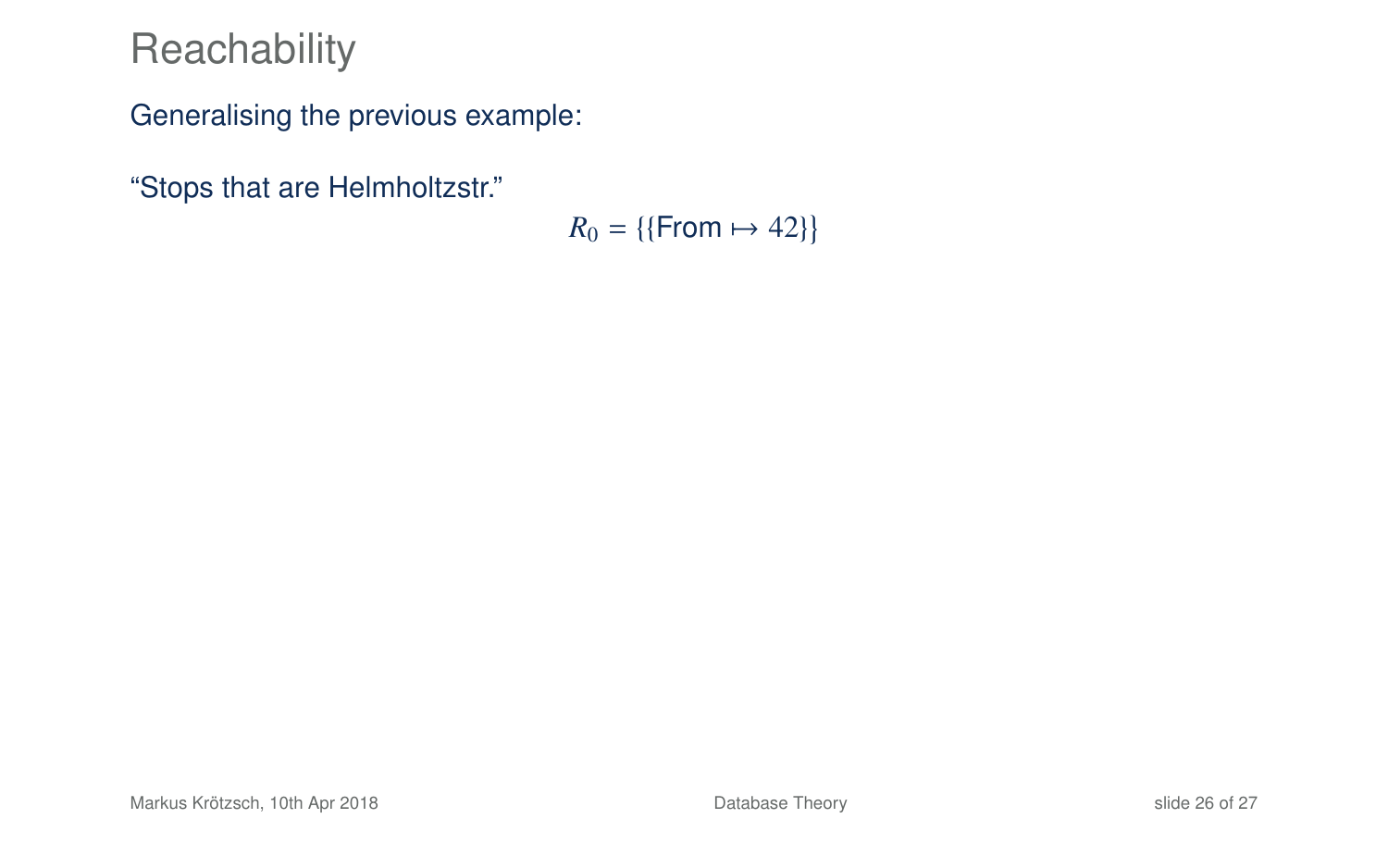Generalising the previous example:

"Stops that are Helmholtzstr."

 $R_0 = \{\{\text{From} \mapsto 42\}\}\$ 

"Stops that are next to Helmholtzstr."

 $R_1 = \delta_{\text{To} \to \text{From}} (\pi_{\text{To}}(\text{Connect} \bowtie R_0))$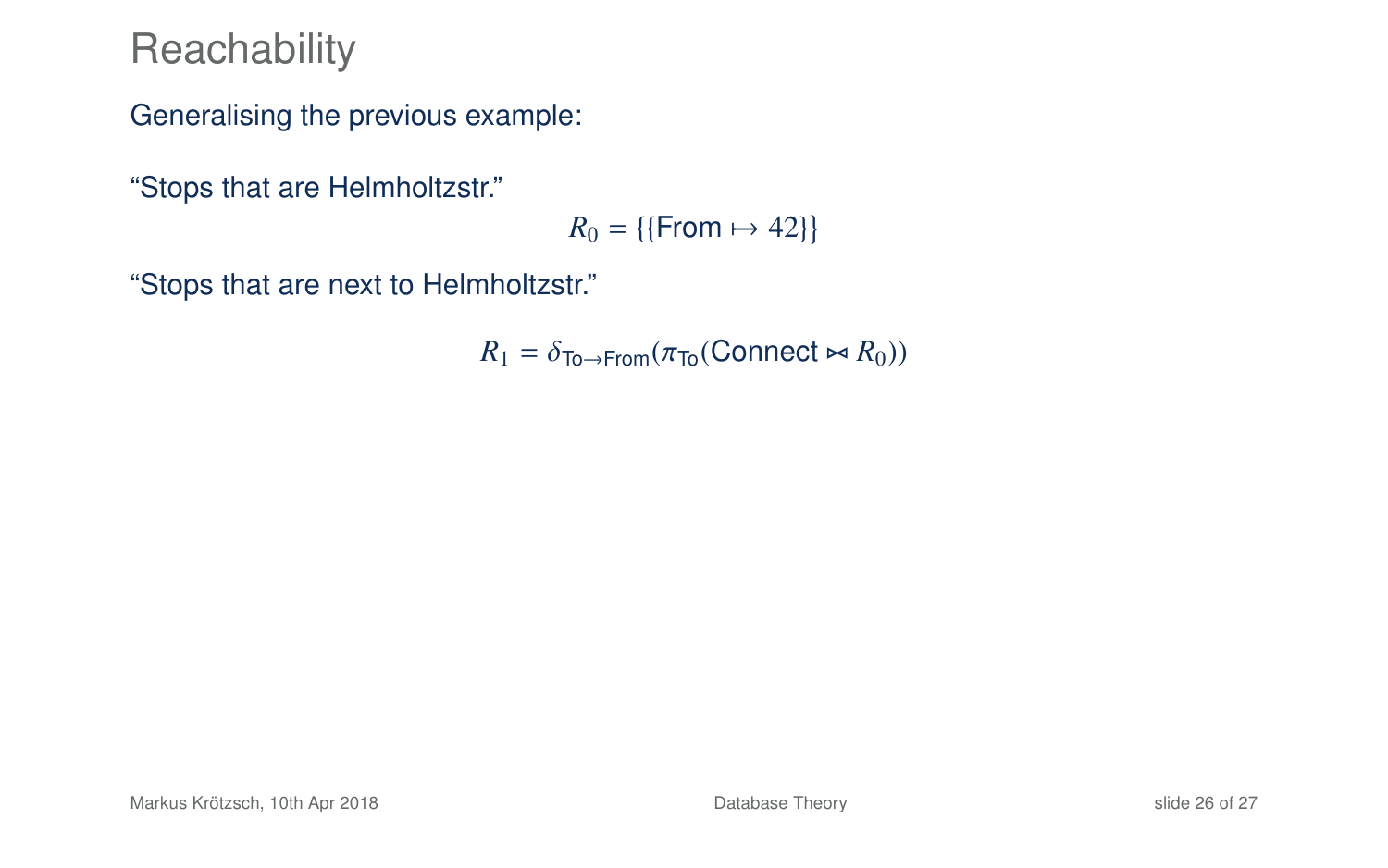Generalising the previous example:

"Stops that are Helmholtzstr."

 $R_0 = \{\{\text{From} \mapsto 42\}\}\$ 

"Stops that are next to Helmholtzstr."

$$
R_1 = \delta_{\text{To}\to\text{From}}(\pi_{\text{To}}(\text{Connect} \bowtie R_0))
$$

"Stops at distance 2 from Helmholtzstr."

$$
R_2 = \delta_{\text{To}\to\text{From}}(\pi_{\text{To}}(\text{Connect} \bowtie R_1))
$$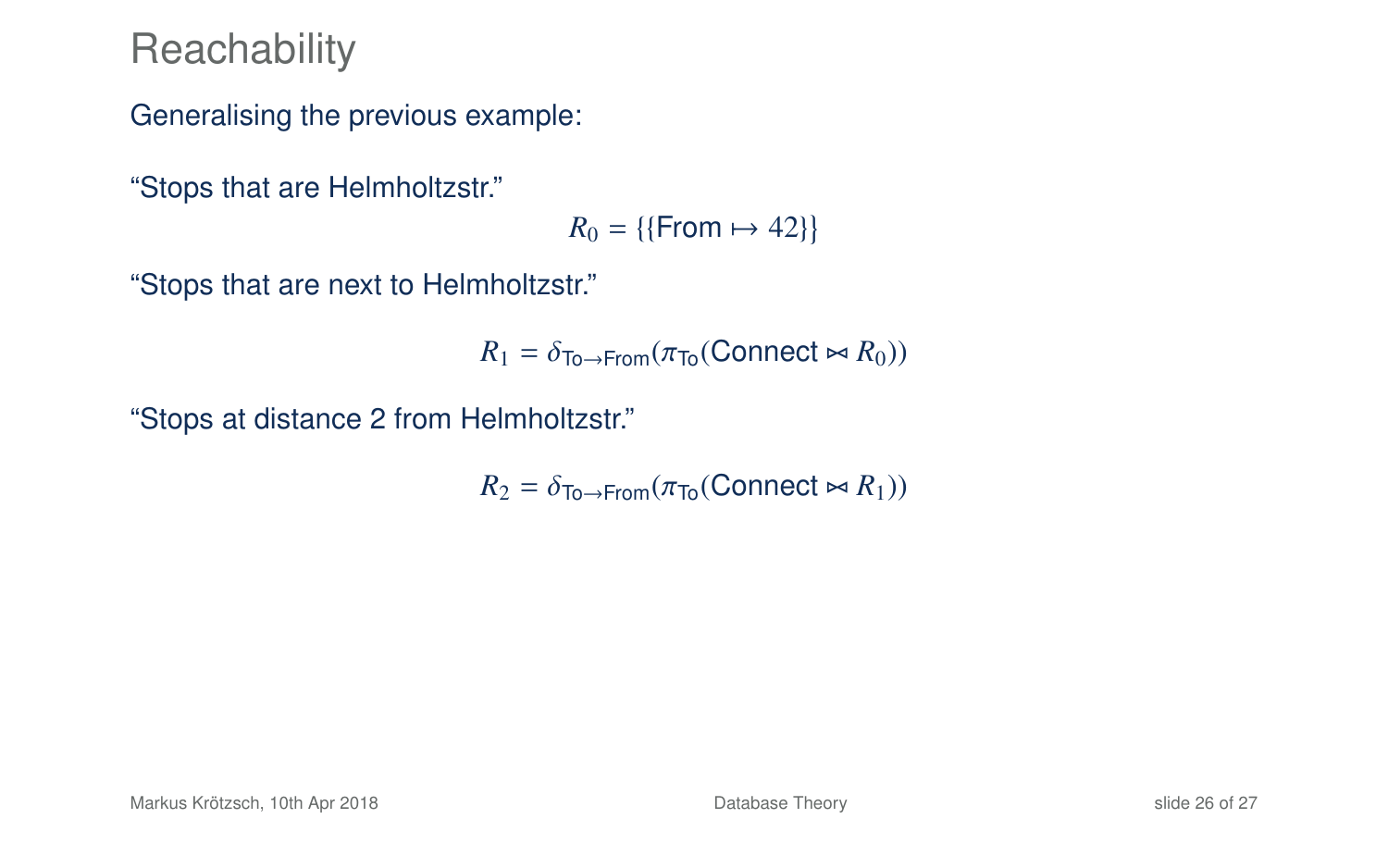Generalising the previous example:

"Stops that are Helmholtzstr."

 $R_0 = \{\{\text{From} \mapsto 42\}\}\$ 

"Stops that are next to Helmholtzstr."

$$
R_1 = \delta_{\text{To}\to\text{From}}(\pi_{\text{To}}(\text{Connect} \bowtie R_0))
$$

"Stops at distance 2 from Helmholtzstr."

$$
R_2 = \delta_{\text{To}\to\text{From}}(\pi_{\text{To}}(\text{Connect} \bowtie R_1))
$$

Stops reachable from Helmholtzstr. with a short-distance ticket:

*R*<sub>0</sub> ∪ *R*<sub>1</sub> ∪ *R*<sub>2</sub> ∪ *R*<sub>4</sub>

What about all stops reachable from Helmholtzstr.?

Markus Krötzsch, 10th Apr 2018 [Database Theory](#page-0-0) slide 26 of 27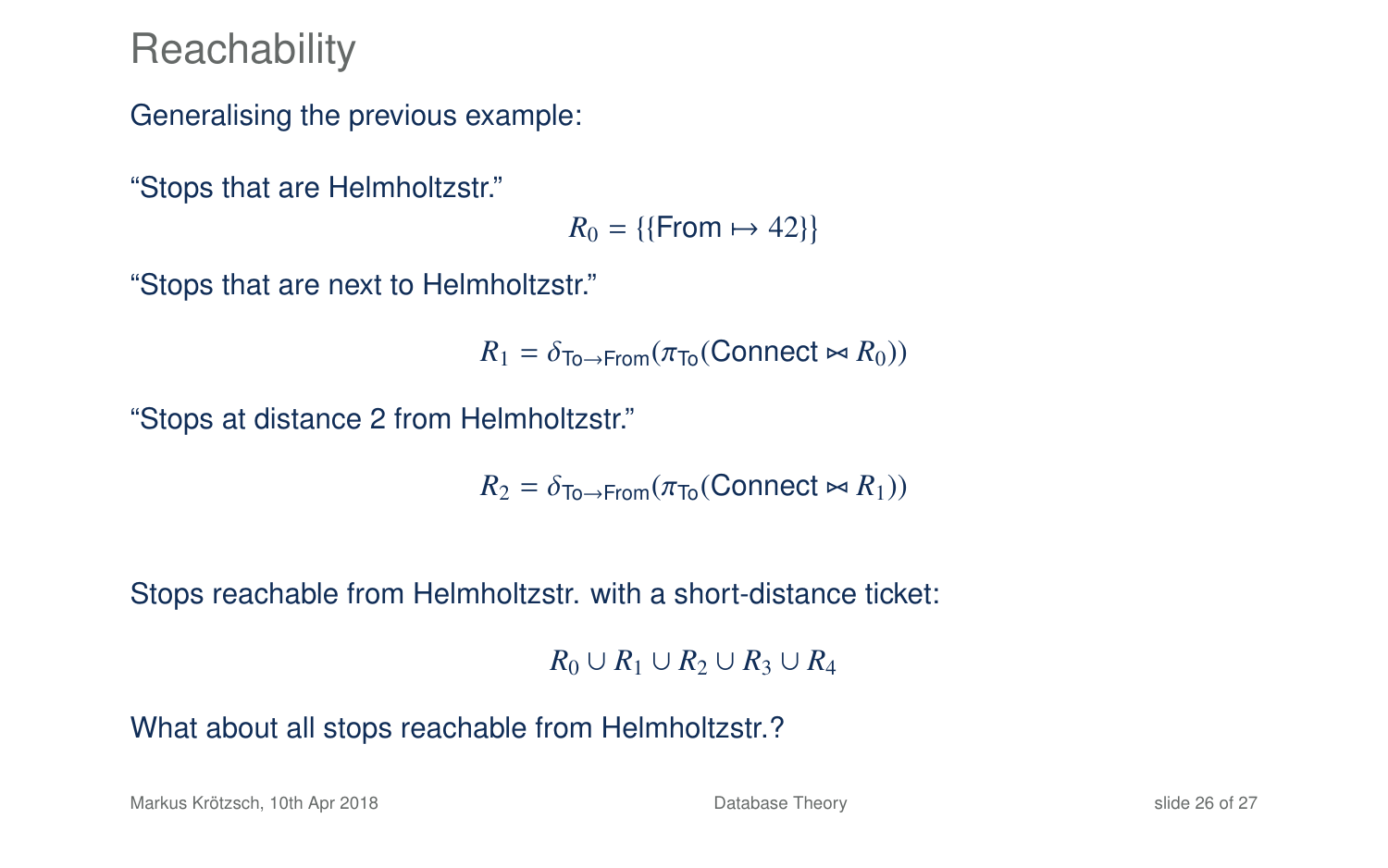Generalising the previous example:

"Stops that are Helmholtzstr."

 $R_0 = \{\{\text{From} \mapsto 42\}\}\$ 

"Stops that are next to Helmholtzstr."

$$
R_1 = \delta_{\text{To}\to\text{From}}(\pi_{\text{To}}(\text{Connect} \bowtie R_0))
$$

"Stops at distance 2 from Helmholtzstr."

$$
R_2 = \delta_{\text{To}\rightarrow\text{From}}(\pi_{\text{To}}(\text{Connect} \bowtie R_1))
$$

Stops reachable from Helmholtzstr. with a short-distance ticket:

*R*<sub>0</sub> ∪ *R*<sub>1</sub> ∪ *R*<sub>2</sub> ∪ *R*<sub>4</sub>

What about all stops reachable from Helmholtzstr.?

 $\rightarrow$  see upcoming lectures ...

Markus Krötzsch, 10th Apr 2018 **[Database Theory](#page-0-0)** Database Theory **Slide 26 of 27** slide 26 of 27